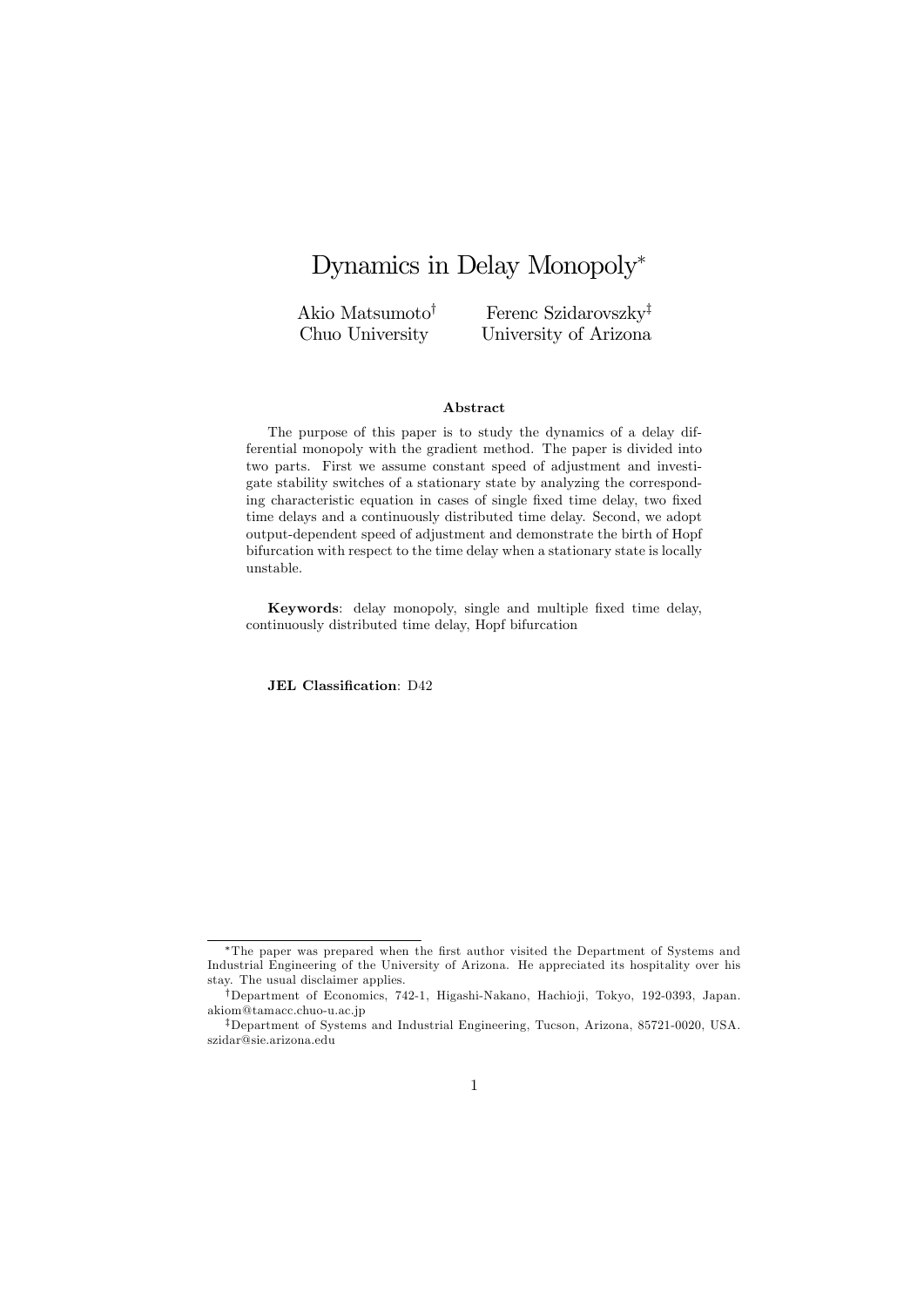## 1 Introduction

In recent year an increasing attention has been given to the periodic and aperiodic behavior of systems that can be described by delay differential equation (see for example, Bélair and Mackey,1989 and Invernizzi and Medio, 1991). With the infinite dimensionality created by delays, even a single first-order equation is transformed into an equation with a sufficient number of degrees of freedom to permit the occurrence of chaotic phenomena (e.g., see an der Heiden and Mackey (1982)). This finding indicates that delay models of a dynamic economy may explain various complex dynamic behavior of the economic variables. It also indicates that in modelling firm's dynamic behavior, it is necessary and essential to consider time delays inherent in phenomena like information and implementation delays. In spite of this, it is usually assumed that the economic agents have instantaneous information about their own behavior and also on the competition's behavior mainly due to mathematical convenience.

In constructing dynamic economic models, the most common processes are based on either the gradients of the profit functions or the best replies of the agents. Time delays can be modeled in two different ways: fixed time delay and continuously distributed time delays. Chiarella and Khomin (1996) and Chiarella and Szidarovszky (2001) examine delay differential oligopolies with best replies by using continuously distributed time delays. Howroyd and Russel (1984) detect the stability conditions of delay output adjustment processes in a general N-firm oligopoly with fixed time delay. In the case of the gradient method, we mention the works of Bischi and Naimuzada (1999) and Bischi and Lamantia (2002) for discrete oligopoly dynamics without time delays and the works of Puu (2003) and Ahmad et al. (2000) for discrete monopoly dynamics with time delays. Recently, Matsumoto et al.  $(2009)$  introduce the gradient method into delay differential Cournot models and investigate their dynamics under both fixed and continuously distributed time delays. Although it has been shown by Ahmad et al, (2000) that delay increases stability and by Puu (2000) that chaos can emerge in delay discrete monopoly, dynamics of a delay differential monopoly with the gradient method has not yet been revealed in the existing literature. The main purpose of this study is to demonstrate the possibility of the birth of limit cycles in such a delay differential monopoly with the gradient method.

The paper is organized as follows. Section 2 constructs a basic monopoly model with linear price and cost functions and then introduces time delay into the basic model provided that the speed of adjustment is constant. Section 3 discusses a nonlinear extension of the basic model by adopting the growth rate adjustment process. Section 4 concludes the paper.

## 2 Delay Linear Monopoly

Dynamics in a monopoly model with delays is considered. The model is simple and standard but suffices to bring out cyclic fluctuations in output production.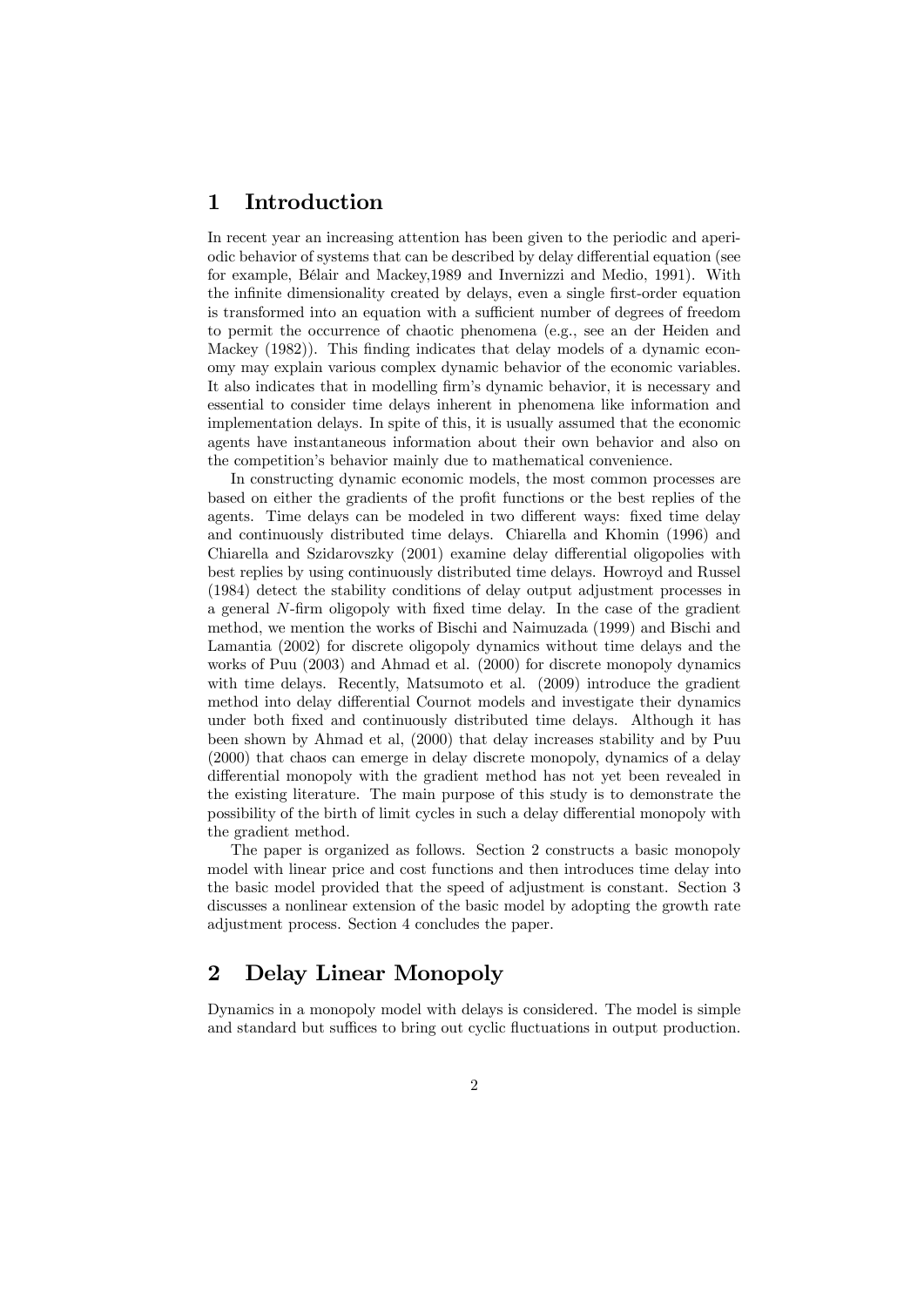Let q be the output produced by a monopoly firm with a unit production cost, c. The price function is assumed to be linear

$$
f(q) = a - bq, a > 0
$$
 and  $b > 0$ .

Then the profit of the monopoly firm is given by

$$
\pi = (a - bq)q - cq.
$$

The optimal output that maximizes the profit is obtained from the first-order condition for an interior solution,

$$
q^M = \frac{a-c}{2b}
$$

where  $a>c$  is assumed for the positive equilibrium output. In the text book model, it is usually implicitly assumed that the monopoly firm has full information on the entire demand curve. As a result, such a monopoly firm can jump to the profit maximizing output. The more recent literature of dynamic processes raises doubts on the assumption of full rationality and adopts bounded rationality in a sense that a monopoly firm has only limited or partial information on the demand curve. Under such a circumstance, a more racialistic approach is to formulate the dynamic process with the gradient method:

$$
\dot{q} = \alpha(q) \frac{d\pi}{dq} \tag{1}
$$

where  $\alpha(q)$  is a positive function that gives the adjustment of the firm. According to (1), the firm changes its quantities at a rate proportional to the marginal profit. In constructing best response dynamics global information is required about the profit functions, however in applying gradient dynamics only local information is needed. We start with a simple case and assume a constant adjustment coefficient in (1):

### Assumption 1.  $\alpha(q) = \alpha > 0$ .

The gradient dynamics with a fixed time lag  $\tau > 0$  under Assumption 1 is presented by

$$
\dot{q}(t) = \alpha \left[ a - c - 2bq(t - \tau) \right]. \tag{2}
$$

Introducing the new variable  $x(t) = q(t) - q^M$  reduces (2) to

$$
\dot{x}(t) = -\gamma x(t - \tau) \text{ with } \gamma = 2b\alpha > 0,
$$
\n(3)

which is a first-order delay linear equation with a trivial solution  $x(t)=0$  (or  $q(t) = q^M$  for all  $t \geq 0$ . If there is no time lag, equation (3) generates a solution,  $x_0e^{-\gamma t}$ , that converges to the trivial solution as t approaches infinity. Even in the case of the delay equation, substituting the exponential solution  $x(t)$  $x_0e^{\lambda t}$  into (3) and then arranging terms yields its corresponding characteristic equation

$$
\lambda + \gamma e^{-\lambda \tau} = 0. \tag{4}
$$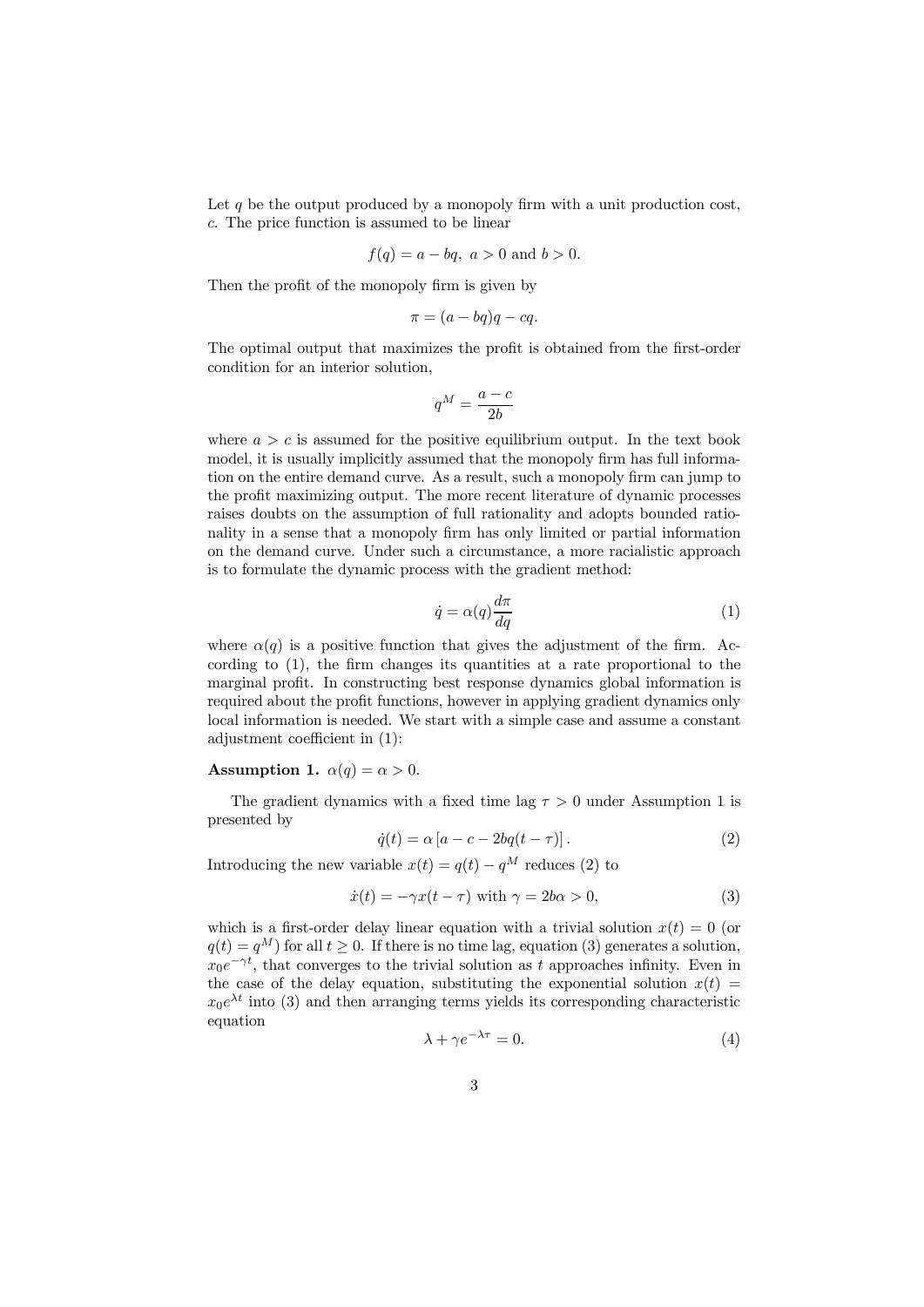By continuity, it can be supposed that  $(3)$  is stable for a small value of  $\tau$ . As the length of the delay changes, the stability of the trivial solution may also change. Such phenomena is referred to as a stability switch. In order to understand the stability switches of system (3), it is crucial to determine a threshold value of  $\tau$ at which (4) has a pair of conjugate pure imaginary roots. It is clear that  $\lambda = 0$ is not a solution of (4). We then assume without loss of generality that  $\lambda = iv$ ,  $v > 0$ , is a root of the transcendental equation and write the real and imaginary parts as follow:

$$
\gamma\cos\upsilon\tau=0
$$

and

$$
v - \gamma \sin v\tau = 0.
$$

Adding up the squares of both equations yields  $v^2 = \gamma^2$  from which we obtain

 $v = \gamma$ .

The characteristic equation is a function of the delay  $\tau$ , and hence the roots of the characteristic equation are also functions of the delay. Differentiating the characteristic equation with respect to  $\tau$  yields

$$
(1 - \gamma \tau e^{-\lambda \tau}) \frac{d\lambda}{d\tau} = \gamma \lambda e^{-\lambda \tau}.
$$

which is reduced to

$$
\left(\frac{d\lambda}{d\tau}\right)^{-1} = \frac{1 - \gamma\tau e^{-\lambda\tau}}{\gamma\lambda e^{-\lambda\tau}} \text{ and from (4), } e^{-\lambda\tau} = -\frac{\lambda}{\gamma}.
$$

Thus

$$
\operatorname{Re}\left[\left(\frac{d\lambda}{d\tau}\right)^{-1}\right] = \frac{1}{v^2} > 0.
$$

This inequality implies that all roots that cross the imaginary axis at  $iv$  cross from left to right as  $\tau$  increases. From the characteristic equation for  $\lambda = iv$ ,

$$
\cos\upsilon\tau=0
$$

and

$$
\sin \upsilon \tau = \frac{\upsilon}{\gamma} = 1.
$$

There is a unique  $v\tau \in (0, 2\pi]$  such that  $v\tau$  satisfies both equations,  $v\tau = \pi/2$ . We denote the threshold value of  $\tau$  as

$$
\tau^* = \frac{\pi}{2\gamma} \simeq \frac{1.57}{\gamma}.\tag{5}
$$

This result is summarized as follow: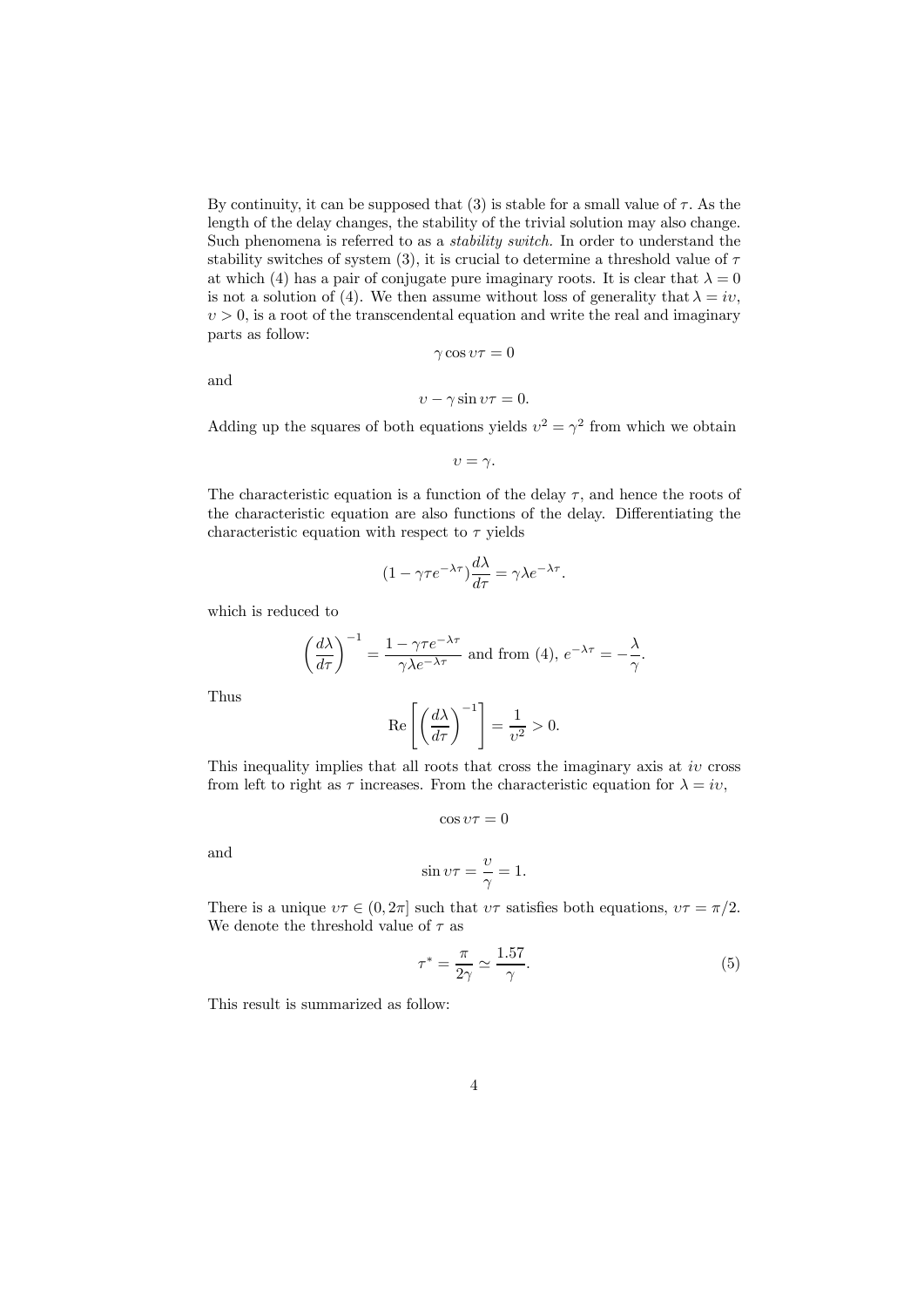**Theorem 1** System (3) has a threshold value  $\tau^*$  of delay: the stationary point is asymptotically stable when  $0 < \tau < \tau^*$  and it is unstable when  $\tau > \tau^*$  where

$$
\tau^* = \frac{\pi}{2\gamma}.
$$

Theorem 1 deals with the case in which the monopoly firm uses a small neighborhood of one point on the demand curve to determine its dynamic behavior. It implies that a small delay does not violate stability of the system but a larger delay might destabilize it. We will next examine stability if the monopoly firm determines its rate of the output change by taking into account realized outputs at time periods,  $t - \tau_1 > 0$  and  $t - \tau_2 > 0$ . The dynamic equation having two time delays depends on the linear combination of the past outputs,

$$
\dot{q}(t) = \alpha \left[ a - c - 2b \left( wq(t - \tau_1) + (1 - w)q(t - \tau_2) \right) \right]
$$
(6)

where  $w \ (\in (0,1))$  and  $1 - w$  are the weights of the past outputs. We assume that  $w \ge 1 - w$ , that is, more weight is given to the more recent output<sup>1</sup>. The introduction of variable  $x(t) = q(t) - q^M$  again reduces equation (6) to

$$
\dot{x}(t) = -\gamma [wx(t - \tau_1) + (1 - w)x(t - \tau_2)].
$$
\n(7)

Looking for a solution  $x(t) = x_0 e^{\lambda t}$  yields the characteristic equation

$$
\lambda + \gamma w e^{-\lambda \tau_1} + \gamma (1 - w) e^{-\lambda \tau_2} = 0.
$$

For notational simplicity, let

$$
\bar{\lambda} = \frac{\lambda}{\gamma}, \ \gamma_1 = \gamma \tau_1 \text{ and } \gamma_2 = \gamma \tau_2
$$

which then leads to

$$
\bar{\lambda} + we^{-\bar{\lambda}\gamma_1} + (1 - w)e^{-\bar{\lambda}\gamma_2} = 0.
$$

Dropping the bar from  $\bar{\lambda}$ , we obtain the normalized characteristic equation

$$
\lambda + we^{-\lambda \gamma_1} + (1 - w)e^{-\lambda \gamma_2} = 0.
$$
 (8)

When  $\gamma_1 = \gamma_2$ , equation (8) is essentially the same as equation (4). Thus  $\gamma_1 \neq \gamma_2$  is assumed henceforth.

# Symmetric weights:  $w = \frac{1}{2}$

<sup>&</sup>lt;sup>1</sup>Mathematically, the case of  $\omega > 1 - \omega$  is dual to the case of  $\omega < 1 - \omega$ . The results obtained in one case reduces to the results in the other if  $\omega$  and  $1 - \omega$  are replaced with  $1 - \omega$ and  $\omega$ , respectively.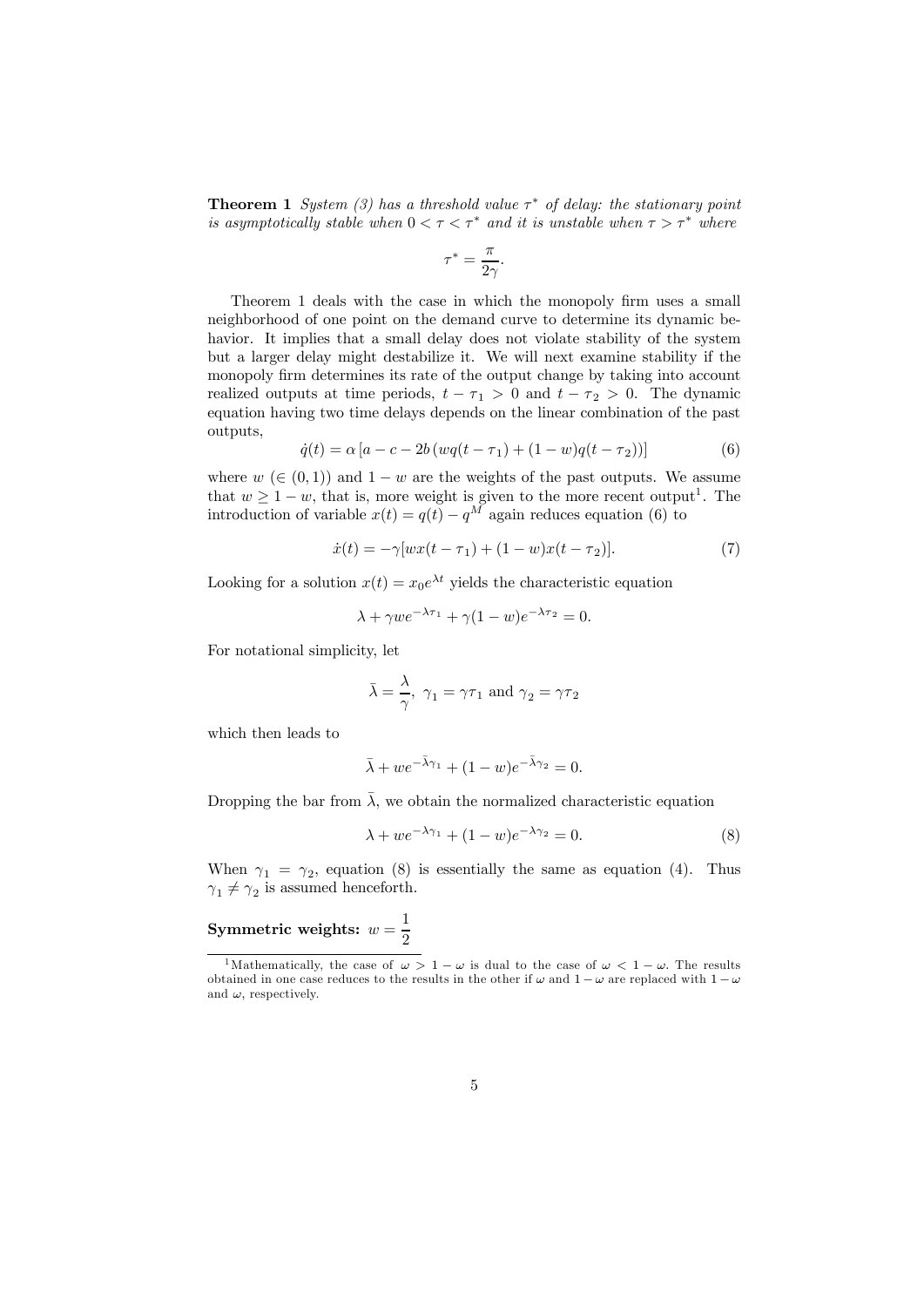Hale (1979) determines the geometry of the stability region for a linear differential equation with two delays when the weights of the delays are the same. If  $\lambda = iv$  in equation (8) with  $w = 1/2$ , then the real and imaginary parts satisfy

$$
0 = \frac{1}{2}\cos[\upsilon\gamma_1] + \frac{1}{2}\cos[\upsilon\gamma_2]
$$

and

$$
\upsilon=\frac{1}{2}\sin[\upsilon\gamma_1]+\frac{1}{2}\sin[\upsilon\gamma_2]
$$

or, equivalently,

$$
0 = \cos\left[\frac{v(\gamma_1 + \gamma_2)}{2}\right] \cos\left[\frac{v(\gamma_1 - \gamma_2)}{2}\right]
$$
  

$$
v = \sin\left[\frac{v(\gamma_1 + \gamma_2)}{2}\right] \cos\left[\frac{v(\gamma_1 - \gamma_2)}{2}\right].
$$
 (9)

Notice that

$$
\cos\left[\frac{\upsilon(\gamma_1-\gamma_2)}{2}\right] \neq 0,
$$

otherwise the two equations of (9) do not hold simultaneously. Setting the first equation of (9) equal to zero and solving it for  $v$  produce the main value solution<sup>2</sup>

$$
v = \frac{\pi}{\gamma_1 + \gamma_2}
$$

and from the second equation of (9),

$$
\frac{\pi}{\gamma_1+\gamma_2}=\cos\left[\frac{\pi(\gamma_1-\gamma_2)}{2(\gamma_1+\gamma_2)}\right].
$$

This is a hyperbolic curve passing through the point  $(\pi/2, \pi/2)$  and divides the  $(\gamma_1, \gamma_2)$  space into two parts as illustrated in Figure 1. All roots of equation (8) have strictly negative real parts for  $(\gamma_1, \gamma_2)$  in the gray region under the curve, and instability of system (7) occurs for  $(\gamma_1, \gamma_2)$  in the white region above the curve. We call it a partition curve. It is also observed that the curve is symmetric with respect to the diagonal and asymptotic to the line  $\gamma_i = 1$ , which then implies that the stationary state is asymptotically stable for any  $\gamma_i > 0$  if  $\gamma_i \leq 1$  for  $i, j = 1, 2$  and  $i \neq j$ . Comparing this last result with Theorem 1 reveals that the two time delays increase the stability region when the weights are the same.

$$
\upsilon=\frac{(2k+1)\pi}{\gamma_1+\gamma_2}
$$

and

$$
(-1)^k \frac{(2k+1)\pi}{\gamma_1 + \gamma_2} = \cos\left((2k+1)\frac{\pi}{2}\frac{\gamma_2 - \gamma_1}{\gamma_1 + \gamma_2}\right) k = 0, 1, 2, ...
$$

The main value solution means the solution for  $k = 0$ .

 $2$ System  $(9)$  has a general solutions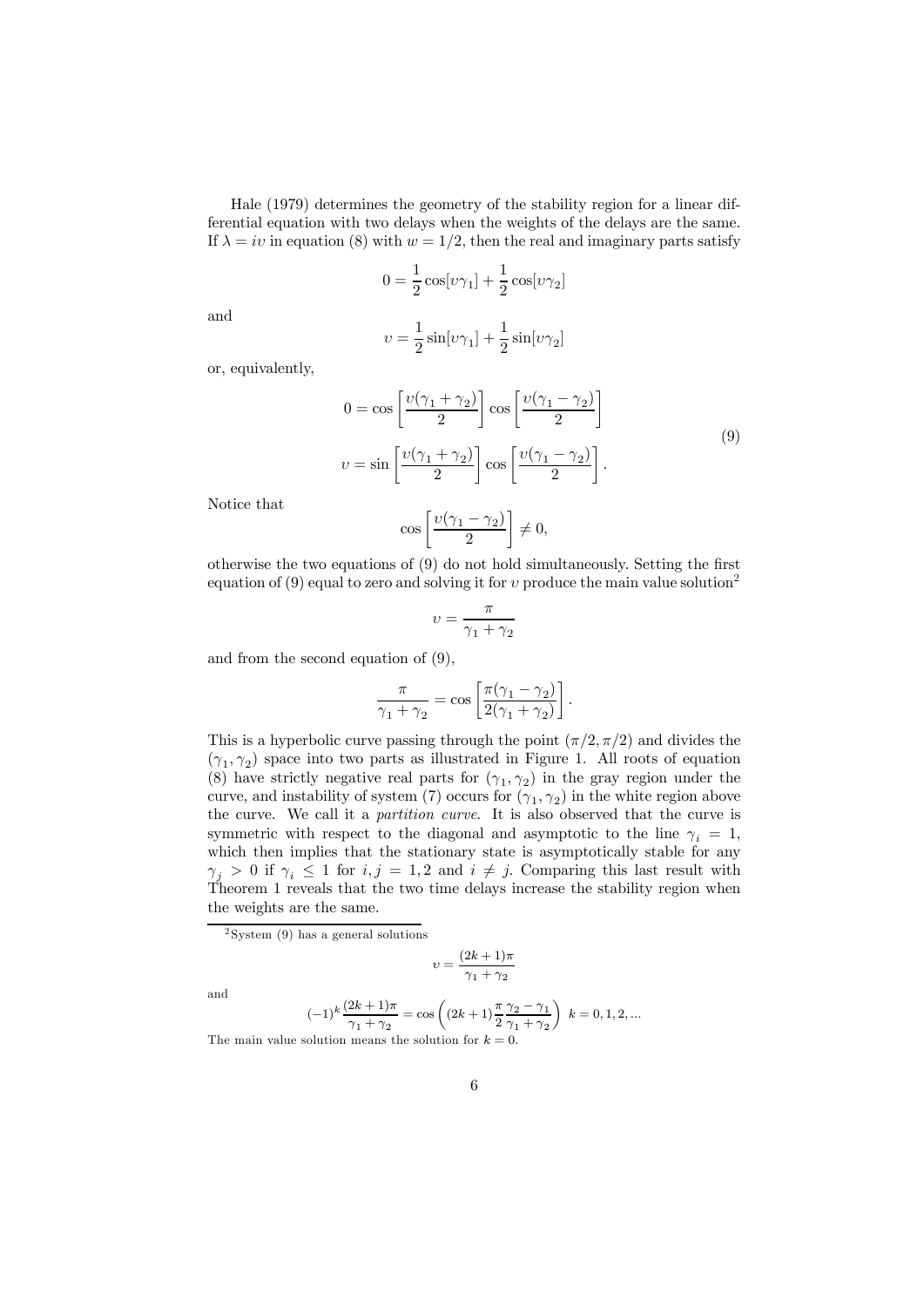**Theorem 2** System (7) with  $w = \frac{1}{2}$  has a partition curve and its stationary state is asymptotically stable for  $(\gamma_1, \gamma_2)$  below the curve and unstable above it where the partition curve is defined by the locus  $(\gamma_1, \gamma_2)$  satisfying



Figure 1. Division of the  $(\gamma_1, \gamma_2)$  space when  $\omega = \frac{1}{2}$ 

#### Asymmetric weights:  $\omega > \frac{1}{2}$ 2

Differential equations with two time delays are very different from differential equations with a single time delay when  $\gamma_1 \neq \gamma_2$ . Following the analysis of Hale and Huang (1993), we give a geometric description of the steady state for system (7) in the  $(\gamma_1, \gamma_2)$  parameter space. We assume that  $\lambda = iv$  with  $v > 0$  is a root of equation (8) satisfying

$$
iv + \omega e^{-iv\gamma_1} + (1 - \omega)e^{-iv\gamma_2} = 0.
$$

Let C denote the complex plane and

$$
\Gamma_{|1-\omega|}=\{z\in\mathbb{C}:|z|=|1-\omega|\}.
$$

Denote  $\gamma_1$  by  $r, \gamma_2$  by  $\sigma$  and  $vr = s$  for notational simplicity. For  $r > 0$ , define function  $f_r : [0, 2\pi] \to \mathbb{C}$  by

$$
f_r(s) = i\frac{s}{r} + \omega e^{-is}.
$$

Let

$$
g(r,s) = r2(|fr(s)|2 - |1 - \omega|2)
$$
  
= s<sup>2</sup> - 2\omega rs sin[s] + r<sup>2</sup>(\omega<sup>2</sup> - (1 - \omega)<sup>2</sup>)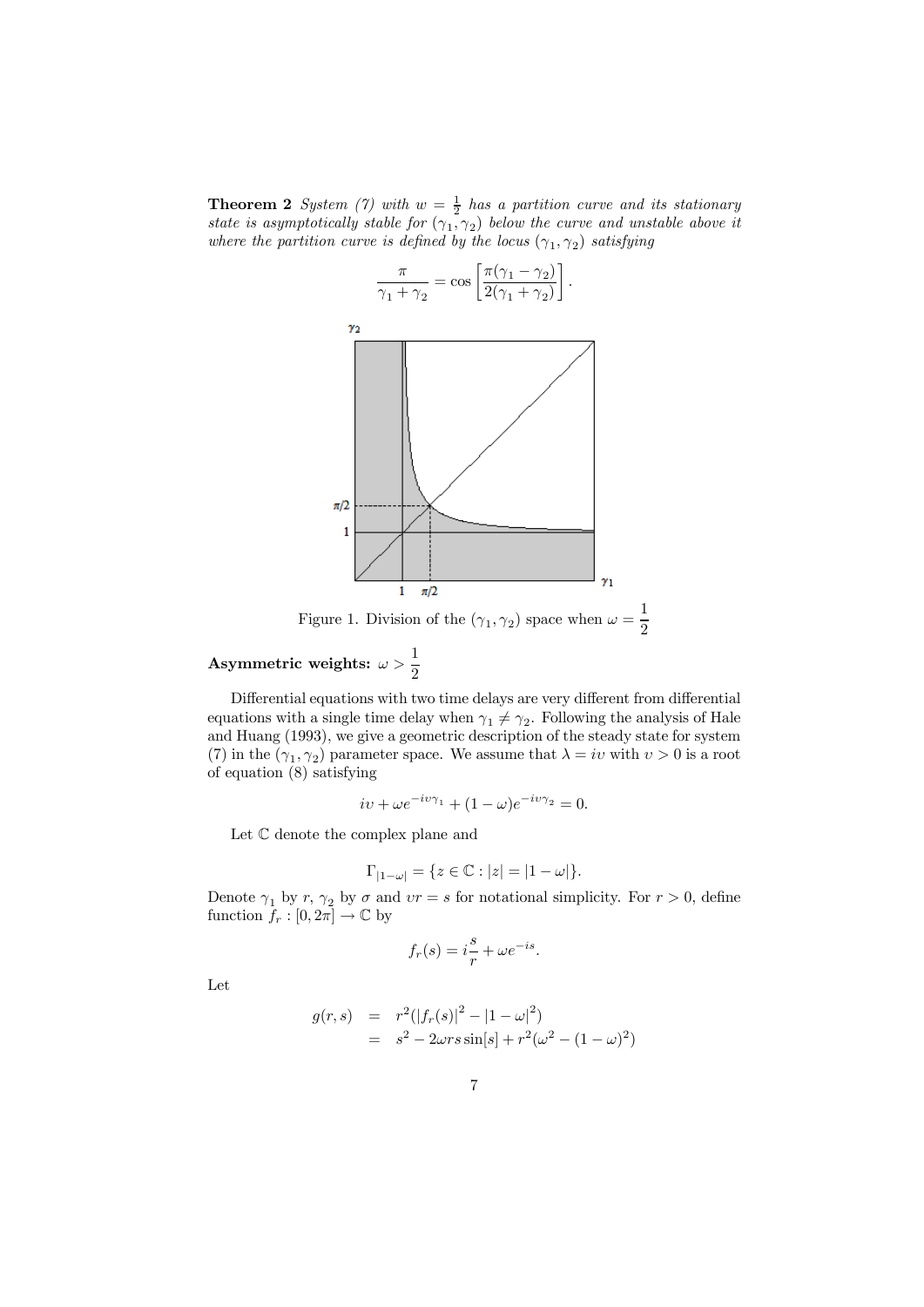We can find the two combinations of  $r$  and  $s$  such that

$$
g(r, s) = 0
$$
 and  $\frac{dr}{ds} = -\frac{\partial g/\partial s}{\partial g/\partial r} = 0.$ 

Solving the second condition for  $r$  yields

$$
r = \frac{s}{\omega(\sin[s] + s\cos[s])}
$$

which is substituted into the first condition to obtain

$$
s^{2} [\omega^{2} (s^{2} \cos^{2}[s] - \sin^{2}[s]) + (\omega^{2} - (1 - \omega)^{2})] = 0.
$$

The graphical representation of this equation shows the existence of two solutions,  $s_0^*$  and  $s_2^*$ , and corresponding  $r_0$  and  $r_2$ ,

$$
r_0 = \frac{s_0^*}{\omega(\sin[s_0^*] + s_0^* \cos[s_0^*])}
$$

and

$$
r_2 = \frac{s_2^*}{\omega(\sin[s_2^*] + s_2^* \cos[s_2^*])}.
$$

As can be seen in Figure 2,

$$
f_r([0,2\pi]) \cap \Gamma_{|1-\omega|} \neq \emptyset
$$

for  $r \in [r_0, r_2]$ . The two dotted points in Figure 2 indicate that  $f_{r_i}([0, 2\pi]) \cap$  $\Gamma_{|1-\omega|} = \{f_{r_i}(s_i)\}\$ for  $i=0,2$ . Since the  $f_r([0,2\pi])$  curve shifts downward as r increases, there is a value  $r_1 \in (r_0, r_2)$  such that  $f_{r_1}(s)$  passes through the point  $(-(1 - \omega), 0)$ , that is,

$$
r_1 = \frac{\cos^{-1}\left[-\frac{1-\omega}{\omega}\right]}{\omega \sin[\cos^{-1}\left[-\frac{1-\omega}{\omega}\right]]}
$$

and

$$
s_2(r_1) = r_1 \sqrt{\omega^2 - (1 - \omega)^2}.
$$

Now for each  $r \in (r_0, r_2)$ , let  $p_i = f_r(s(r))$  for  $r = 1, 2$  and  $\theta_i(r) \in [0, 2\pi]$ denote the angles from the negative real axis to the rays starting at the origin and passing through  $p_i$  in the clockwise direction respectively as illustrated in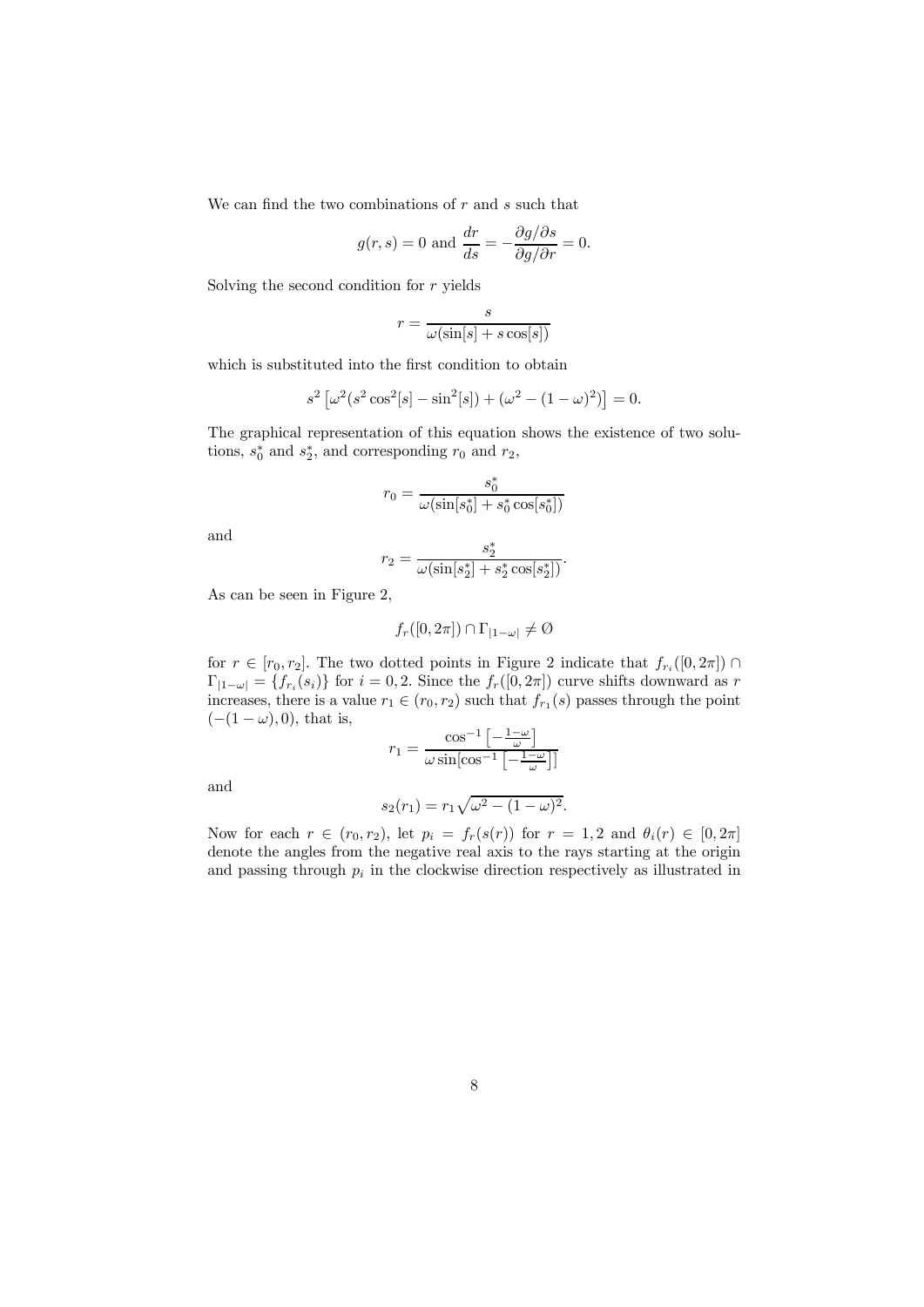



Figure 2. Illustration of  $f_r(s)$  and  $\Gamma_{1-w}$  in  $\mathbb C$ 

Let  $\alpha = \text{Re}[f_r(s_i(r))]$  and  $\beta = \text{Im}[f_r(s_i(r))]$ . Then we have explicit forms of  $\theta_1(r)$  and  $\theta_2(r)$ :

$$
\theta_1(r) = \begin{cases} \pi - \tan^{-1} \left[ \frac{\beta}{\alpha} \right] \text{ for } \alpha > 0 \text{ and } \beta \leq 0, \\ 2\pi - \tan^{-1} \left[ \frac{\beta}{\alpha} \right] \text{ for } \alpha < 0 \text{ and } \beta < 0, \end{cases}
$$

and

$$
\theta_2(r) = \begin{cases}\n\pi - \tan^{-1}\left[\frac{\beta}{\alpha}\right] & \text{for } \alpha > 0 \text{ and } \beta > 0, \\
-\tan^{-1}\left[\frac{\beta}{\alpha}\right] & \text{for } \alpha < 0 \text{ and } \beta > 0, \\
2\pi - \tan^{-1}\left[\frac{\beta}{\alpha}\right] & \text{for } \alpha < 0 \text{ and } \beta < 0.\n\end{cases}
$$

Function  $\theta_1(r)$  is continuous on  $[r_0, r_2]$ , and  $\theta_2(r)$  is continuous on  $[r_0, r_2] \setminus \{r_1\}$ with a jump at  $r_1$ , since

$$
\lim_{r \to r_{1-}} \theta_2(r) = 0 \text{ and } \lim_{r \to r_{1+}} \theta_2(r) = 2\pi.
$$

Now let

$$
\sigma_i(r) = \frac{r\theta_i(r)}{s_i(r)}.
$$

We then select the value  $w = 3/5$  to have the red curve of  $\sigma = \sigma_1(r)$  and the blue curve of  $\sigma = \sigma_2(r)$  shown in Figure 3A in which the dotted point corresponds to  $(\pi/2, \pi/2)$  and the blue curve is discontinuous at  $r = r_1$ <sup>3</sup>. Comparing

<sup>&</sup>lt;sup>3</sup>The shape of  $\sigma_i(r)$  depends on the value of w. Inequality  $\sigma_1(r) > \sigma_2(r)$  on  $(r_1, r_2)$  can be reversed for a larger value of  $w$ .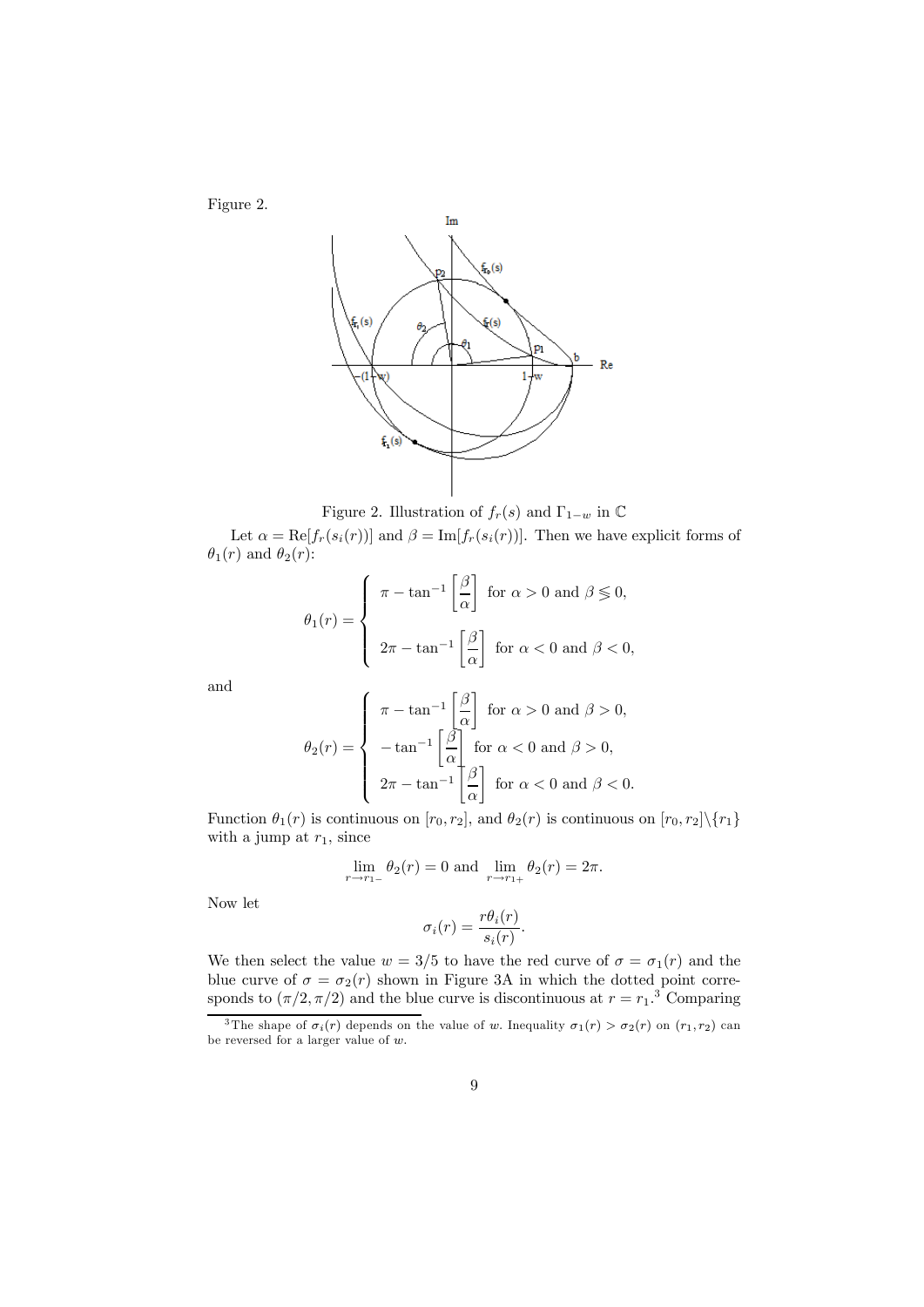Figure 2 with Figure 3A reveals the effects on the stability region caused by the asymmetric weights: the stability region is on the left side of the boundary curves,  $\sigma = \sigma_1(r)$  and  $\sigma = \sigma_2(r)$ . In Figure 3B, we periodically extend  $\sigma_i(r)$  by

$$
\sigma_i^n(r) = \sigma_i(r) + \frac{2n\pi r}{s_i(r)} \text{ for } r \in [r_0, r_2] \ (i = 1, 2).
$$

Dynamic system (7) is locally stable for  $(r, \sigma)$  in the gray region and it is locally asymptotically stable for any  $\sigma > 0$  if  $r < r_0$ . Furthermore, the stability changes as  $(r, \sigma)$  crosses the  $\sigma = \sigma_i(r)$  locus (i.e., stability switch occurs).

**Theorem 3** System (7) with  $\omega > \frac{1}{2}$  is globally asymptotically stable for  $(r, \sigma)$ in the shaded region of Figure 3 and unstable otherwise.



Continuously distributed time delay is an alternative approach to deal with delays. If the expected deviation of the output from its equilibrium value is denoted by  $x^{\varepsilon}(t)$  at time t and is based on the entire history of the actual changes of the deviations from zero to  $t$ , then the gradient dynamics with continuously distributed time lag can be written as the system of integro-differential equations

$$
\begin{cases}\n\dot{x}(t) = -\gamma x^{\varepsilon}(t), \\
x^{\varepsilon}(t) = \int_0^t w(t - s, \tau, m) x(s) ds,\n\end{cases}
$$
\n(10)

where the weighting function is defined by

$$
w(t-s,\tau,m) = \begin{cases} \frac{1}{\tau} e^{-\frac{t-s}{\tau}} & \text{if } m = 0, \\ \frac{1}{m!} \left(\frac{m}{\tau}\right)^{m+1} (t-s)^m e^{-\frac{m(t-s)}{\tau}} & \text{if } m \ge 1. \end{cases}
$$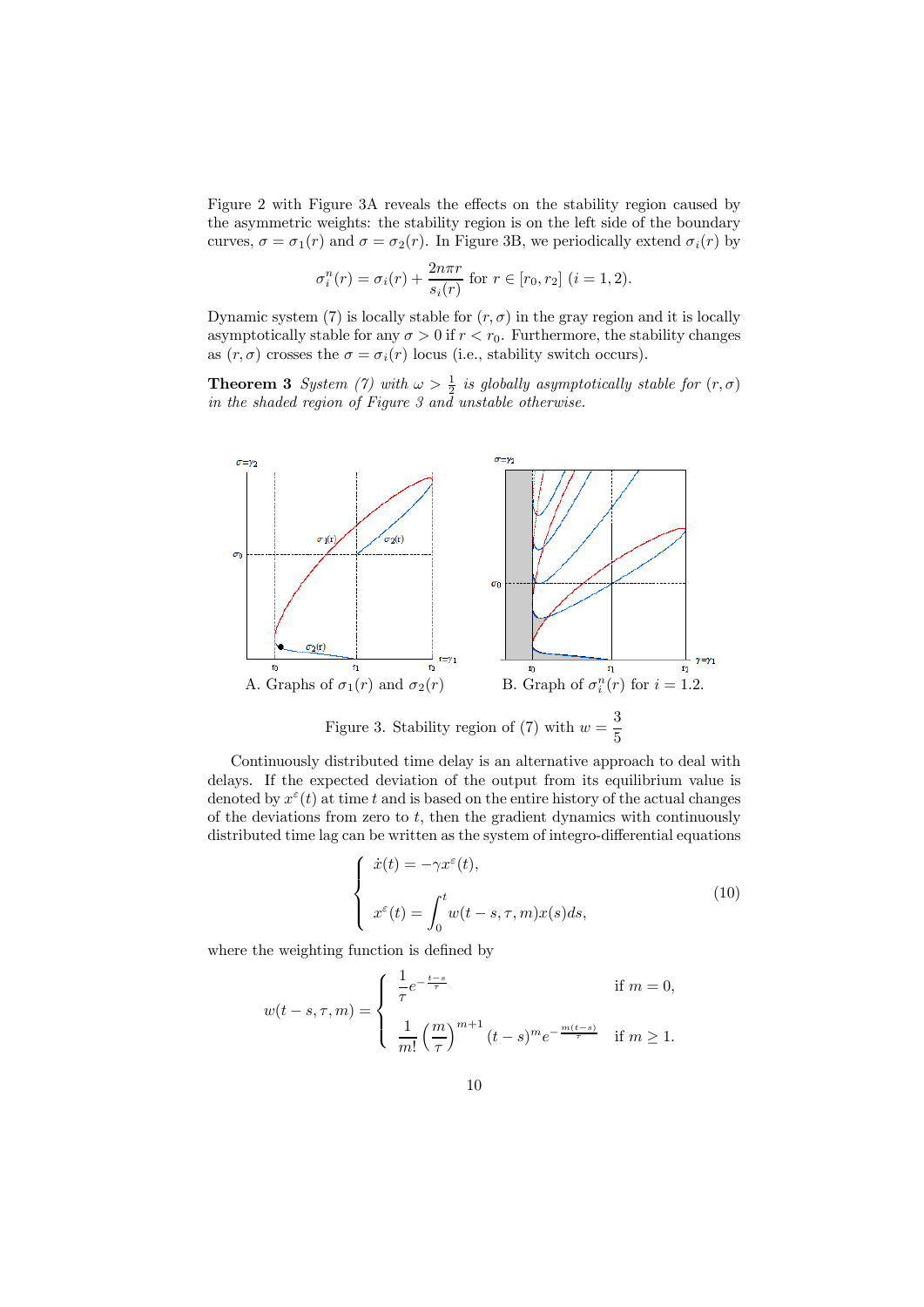Here m is a nonnegative integer and  $\tau$  is a positive real parameter, which is associated with the length of the delay. To examine local dynamics of system (10) in the neighborhood of the stationary point, we substitute the second equation of (10) into the first to get

$$
\dot{x}(t) + \gamma \int_0^t w(t - s, \tau, m)x(s)ds = 0.
$$

Looking for the solution in the usual exponential form  $x(t) = x_0 e^{\lambda t}$  and substituting it into the above equation, we obtain

$$
\lambda + \gamma \int_0^t w(t - s, \tau, m) e^{-\lambda (t - s)} ds = 0.
$$

Introducing the new variable  $z = t - s$  simplifies the integral as

$$
\int_0^t w(t-s,\tau,m)e^{-\lambda(t-s)}ds = \int_0^t w(z,\tau,m)e^{-\lambda z}dz.
$$

By letting  $t \to \infty$  and assuming that  $\text{Re}(\lambda) + \frac{m}{\tau} > 0$ , we have

$$
\int_0^\infty \frac{1}{\tau} e^{-\frac{z}{\tau}} e^{-\lambda z} dz = (1 + \lambda \tau)^{-1}
$$
 if  $m = 0$ 

and

$$
\int_0^\infty \frac{1}{m!} \left(\frac{m}{\tau}\right)^{m+1} z^m e^{-\frac{mz}{\tau}} e^{-\lambda z} dz = \left(1 + \frac{\lambda \tau}{m}\right)^{-(m+1)} \text{ if } m \ge 1.
$$

That is,

$$
\int_0^\infty w(z,\tau,m)e^{-\lambda z}dz = \left(1 + \frac{\lambda \tau}{\ell}\right)^{-(m+1)}
$$

with

$$
\ell = \begin{cases} 1 & \text{if } \ell = 0, \\ \ell & \text{if } \ell \ge 1. \end{cases}
$$

Then the characteristic equations becomes

$$
\lambda \left(1 + \frac{\tau}{\ell} \lambda\right)^{m+1} + \gamma = 0. \tag{11}
$$

Expanding the characteristic equation presents the  $(m + 2)$ -th order equation

$$
a_0 \lambda^{m+2} + a_1 \lambda^{m+1} + \dots + a_{m+1} \lambda + a_{m+2} = 0
$$

where the coefficients  $a_i$  are defined by

$$
a_k = \left(\frac{\tau}{\ell}\right)^{m+1-k} \left(\begin{array}{c} m+1\\k \end{array}\right) \text{ for } 0 \le k \le m,
$$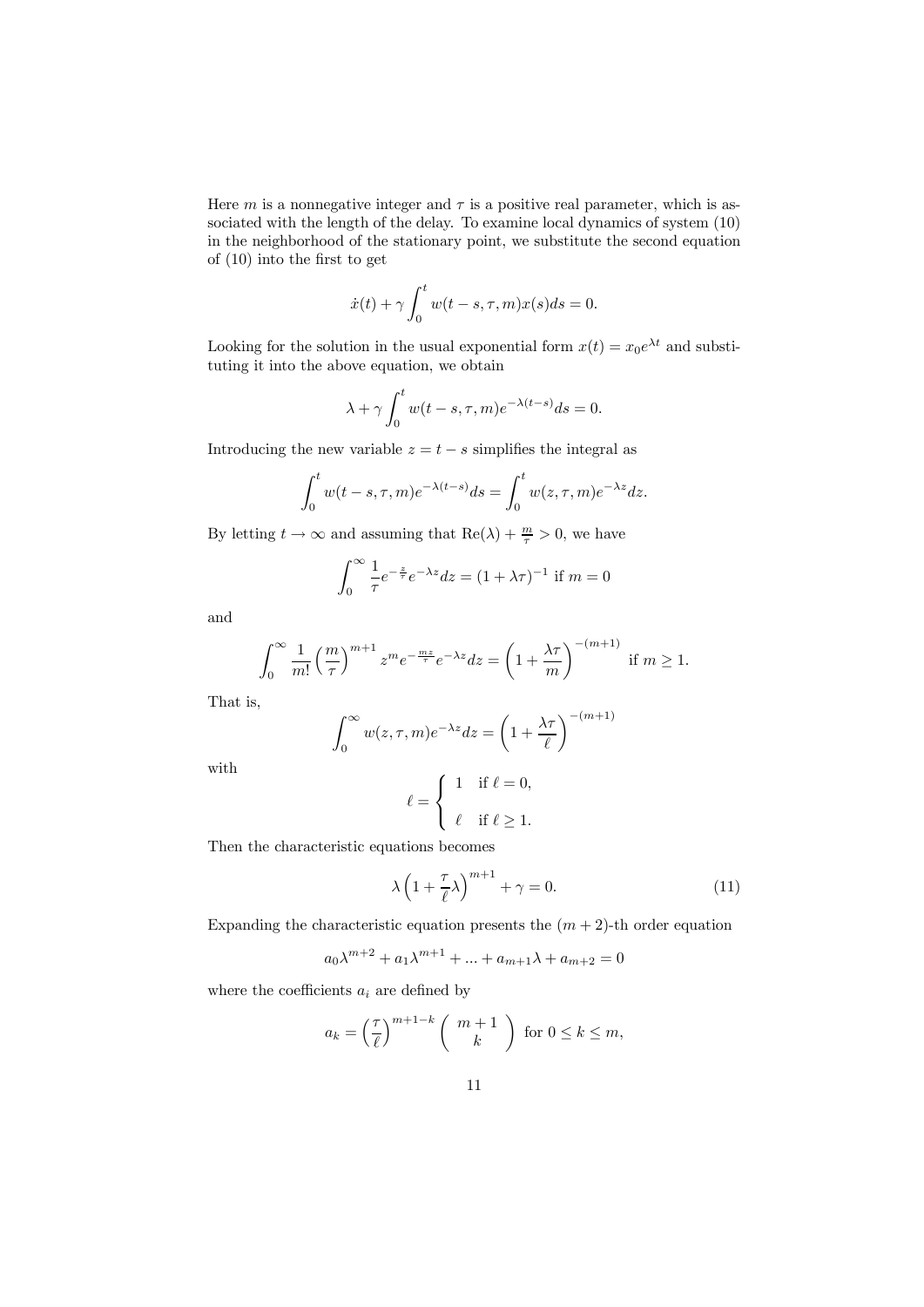$a_{m+1} = 1$  and  $a_{m+2} = \gamma$ .

According to the Routh-Hurwitz stability condition, the necessary and sufficient conditions that all roots of the characteristic equation have negative real parts are the following:

(1) the coefficients are positive,  $a_k > 0$  for  $k = 0, 1, 2, ..., m + 2$ ,

(2) the principle minors of the Routh-Hurwitz determinant are positive,

$$
D_2^m = \begin{vmatrix} a_1 & a_0 \\ a_3 & a_2 \end{vmatrix} > 0, \ D_3^m = \begin{vmatrix} a_1 & a_0 & 0 \\ a_3 & a_2 & a_1 \\ a_5 & a_4 & a_3 \end{vmatrix} > 0, \ D_4^m = \begin{vmatrix} a_1 & a_0 & 0 & 0 \\ a_3 & a_2 & a_1 & a_0 \\ a_5 & a_4 & a_3 & a_2 \\ a_7 & a_6 & a_5 & a_4 \end{vmatrix} > 0, \dots
$$

#### **Case 1.**  $m = 0$ .

The characteristic equation (11) is quadratic,  $\tau \lambda^2 + \lambda + \gamma = 0$ . Since all coefficients are positive, the stationary state is locally asymptotically stable for all  $\tau > 0$ , in which the delay is called *harmless*.

#### **Case 2.**  $m = 1$ .

The characteristic equation (11) is cubic and its coefficients are  $a_0 = \tau^2 > 0$ ,  $a_1 = 2\tau > 0, a_2 = 1 > 0, a_3 = \gamma > 0$  and  $D_2^1 = \tau(2 - \tau\gamma)$ . To obtain  $D_2^1 > 0$ , the delay  $\tau$  should be less than the threshold value

$$
\tau_1^* = \frac{2}{\gamma}.\tag{12}
$$

**Case 3.**  $m = 2$ .

The characteristic equation (11) is 4th-order and its coefficients are  $a_0 =$  $\tau^3 > 0$ ,  $a_1 = 6\tau^2 > 0$ ,  $a_2 = 12\tau > 0$ ,  $a_3 = 8 > 0$ ,  $a_4 = 8\gamma > 0$ ,  $D_2^2 = 64\tau^3 > 0$ and  $D_3^2 = 32\tau^3(16 - 9\gamma\tau)$ . To obtain  $D_3^3 > 0$ , the delay  $\tau$  should be less than the threshold value  $90 - 1.78$ 

$$
\tau_2^* = \frac{16}{9\gamma} \simeq \frac{1.78}{\gamma}.\tag{13}
$$

#### Case 4.  $m = 3$ .

The characteristic equation (11) is 5th-order and its coefficients are  $a_0 =$  $\tau^4 > 0$ ,  $a_1 = 12\tau^3 > 0$ ,  $a_2 = 54\tau^2 > 0$ ,  $a_3 = 108\tau > 0$ ,  $a_4 = 81 > 0$ ,  $a_5 = 81\gamma >$  $(0, D_2^3 = 540\tau^5 > 0, D_3^3 = 972(48 + \gamma\tau) > 0$  and  $D_4^3 = -6561\tau^6(\gamma^2\tau^2 + 336\gamma\tau -$ 576). To obtain  $D_4^3 > 0$ , the delay  $\tau$  should be less than the threshold value

$$
\tau_3^* = \frac{24(5\sqrt{2} - 7)}{\gamma} \simeq \frac{1.71}{\gamma}.\tag{14}
$$

The relations (5), (12), (13) and (14) define the partition curves of  $(\gamma, \tau)$ that divide the  $(\gamma, \tau)$  space into stable and unstable parts. The three partition curves for  $m = 1, 2, 3$  and one partition curve for the fixed time lag are depicted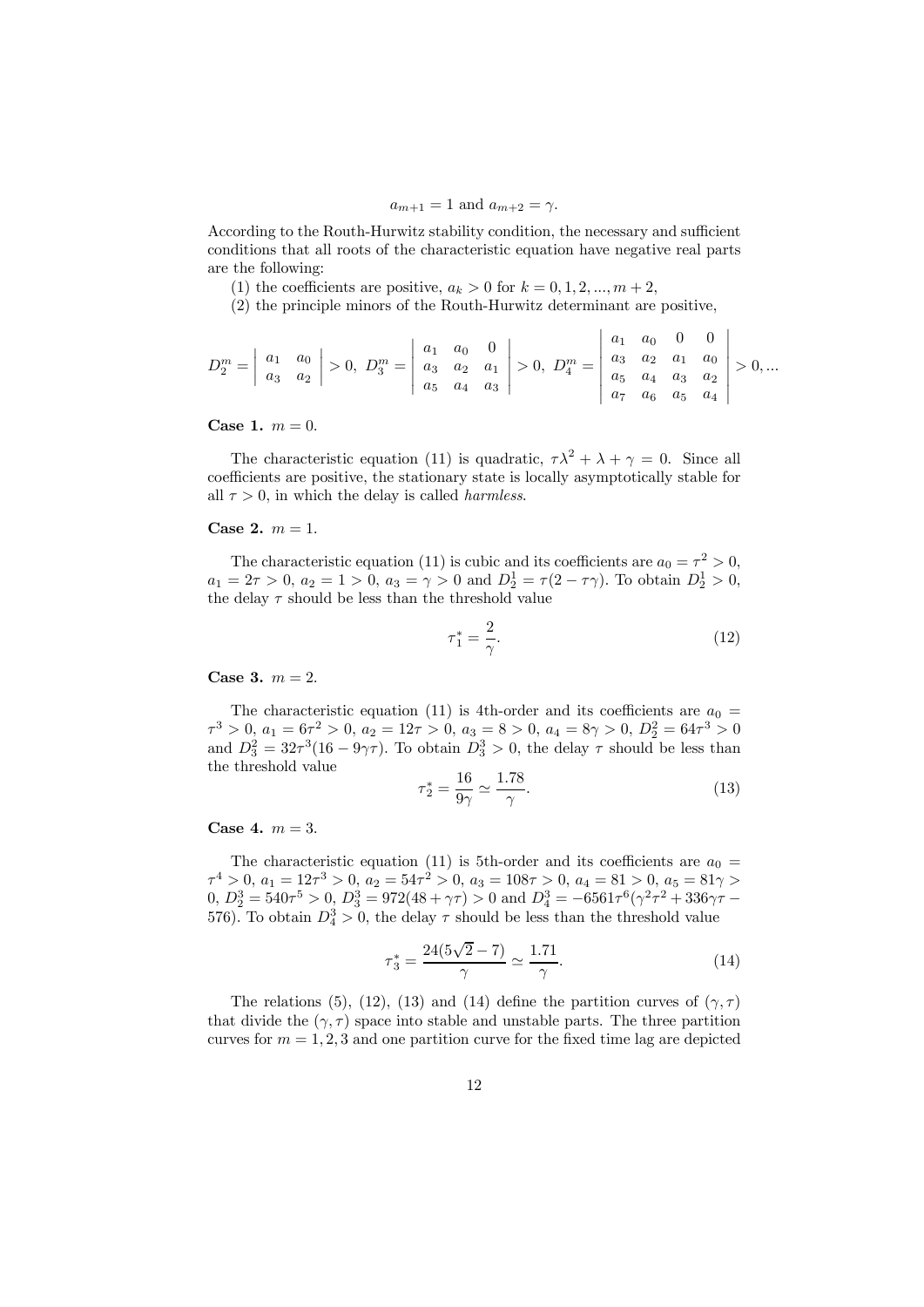in Figure 4. It can be seen that all curves are hyperbolic and the partition curves with the continuously distributed time lag are approaching the partition curve obtained under the fixed time lag from above. In addition to the result in Case I of  $m = 0$ , Figure 4 implies that the stable region becomes smaller as the value of m increases and converges to the region defined by the fixed time delay when  $m$  tends to infinity. The results obtained are natural if we notice the properties of the weighting function. For  $m \geq 1$ , zero weight is assigned to the most recent output, rising to maximum at  $t - s$ , and declining thereafter. As m increases, the function becomes more peaked around  $t - s$  and tends to the Dirac delta function. In consequence for sufficiently large  $m$ , the weighting function may be regarded as very close to the Dirac delta function and the dynamic behavior under the continuously distributed time delay is very similar to the one under the fixed time delay. We can explain this phenomenon mathematically by noticing that the characteristic equation (11) of the continuously distributed case can be written as

$$
\lambda + \gamma \frac{1}{\left(1 + \frac{\tau \lambda}{m}\right)^{m+1}} \frac{1}{\left(1 + \frac{\tau \lambda}{m}\right)} = 0,
$$

and as  $m \to \infty$ , it converges to

$$
\lambda + \gamma e^{-\lambda \tau} = 0
$$

which is  $(3)$ , the characteristic equation of the fixed time delay case. In short, under continuously distributed time delay, although we comprehensively use the delayed or past data of outputs, the stability domain is sensitive to the shapes of the weighting function. This result shows the sharp difference from the result obtained in the discrete delay model of Ahmad et al (2004) in which delay increases the stability region.



Figure 4. Stability regions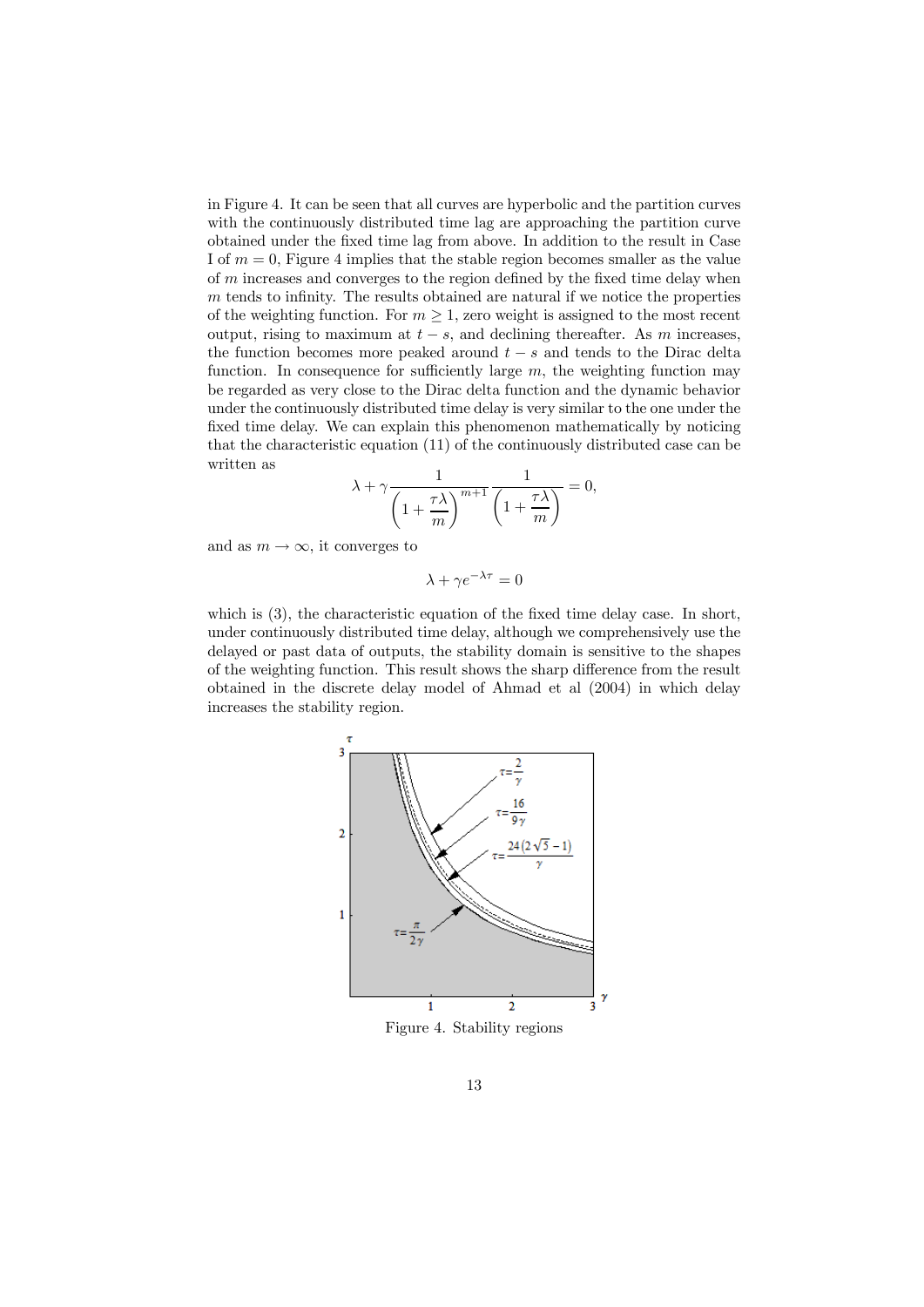## 3 Delay Nonlinear Monopoly

In this section, we are concerned with cyclical behavior of delay monopoly, which is not observed in the linear framework. To this end, we consider the case in which the adjustment speed is a positive function of the output. In particular, we adopt the linear dependency:

#### **Assumption 2.**  $\alpha(q) = \alpha q$  with  $\alpha > 0$ .

The gradient dynamics with discrete time lag  $\tau > 0$  under Assumption 2 is given by

$$
\frac{\dot{q}(t)}{q(t)} = \alpha \left[ a - c - 2bq(t - \tau) \right].
$$

This implies that the monopoly firm adjusts its growth rate of the output proportional to a change in profit. It is rewritten as

$$
\dot{q}(t) = \bar{\gamma}q(t)\left(1 - \frac{q(t-\tau)}{q^M}\right) \tag{15}
$$

where  $\bar{\gamma} = 2b\alpha q^M$  with  $q^M = (a - c)/2b$  as before. This is the delayed logistic equation with one discrete delay, which is called the Hatchinson equation. Introducing the new variable

$$
y(t) = -1 + \frac{q(t)}{q^M},
$$

rescaling the time  $t = \tau \bar{t}$  and letting  $y(t) = \bar{y}(\bar{t})$  reduce the dynamic equation (15) into the form

$$
\dot{\bar{y}}(\bar{t}) = -\tau \bar{\gamma} \bar{y}(\bar{t}-1)(1+\bar{y}(\bar{t})).
$$

Dropping the bars from  $\bar{t}$  and  $\bar{y}$  and denoting  $\beta = \tau \bar{\gamma}$  yield

$$
\dot{y}(t) = -\beta y(t-1)(1+y(t)).\tag{16}
$$

We first turn attention to the stability of the zero solution  $y(t)=0$  of equation (16), which is equivalent to the stability of  $q(t) = q^M$  in equation (15). Linearizing (16) at  $y(t)=0$  and letting  $y_\delta$  denote the deviation of y from its stationary level give

$$
\dot{y}_{\delta}=-\beta y_{\delta}(t-1).
$$

which is essentially the same as  $(3)$ . Its corresponding characteristic equation is

$$
\lambda + \beta e^{-\lambda} = 0.
$$

Following the same procedure taken above, we can show that the trivial solution is asymptotically stable for  $\beta < \pi/2$  (i.e.,  $\tau < \pi/2\overline{\gamma}$ ) and unstable for  $\beta > \pi/2$ (i.e.,  $\tau > \pi/2\bar{\gamma}$ ). Furthermore, if we assume that  $\phi$  is a continuous function in the interval  $[-1, 0]$ , its value is at least  $-1$  everywhere, but at zero it has to be strictly greater than  $-1$ , then we have the following global stability result due to Wright  $(1955)^4$ .

<sup>4</sup>The following is Theorem 2.1 of Kuang (1993). Wright's conjecture that the global stability holds for  $\beta < \pi/2$  still remains open.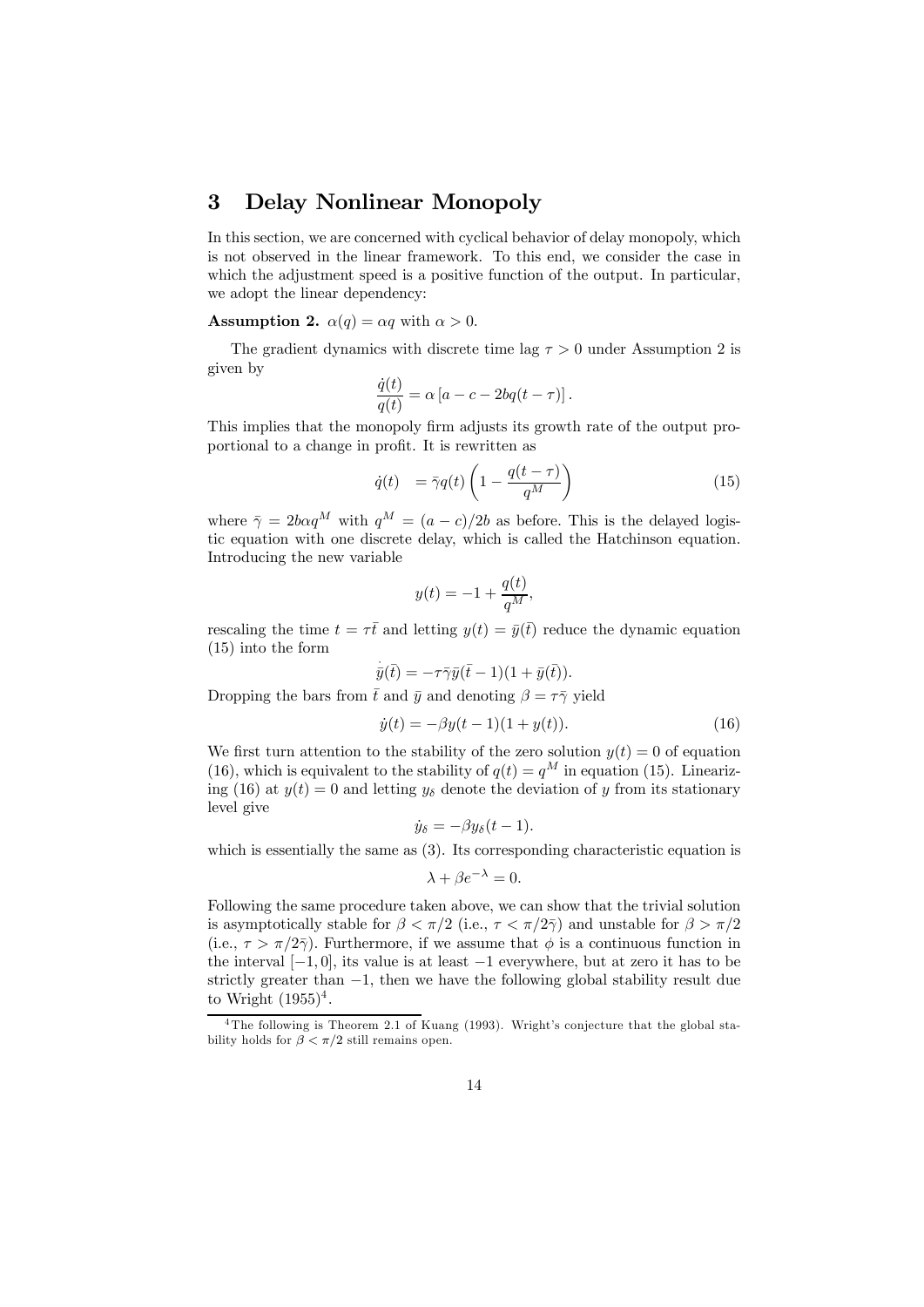**Theorem 4** Let  $\tau \leq \frac{3}{2\overline{\gamma}}$ , and  $y(t)$  be the solution of (16) with initial function  $\phi$ . Then  $\lim_{t\to\infty}y(t)=0$ .

If the monopolist takes into account of the several delayed outputs, the dynamic equation is

$$
\dot{q}(t) = \alpha q(t) \left[ a - c - 2b \sum_{i=1}^{n} \omega_i q(t - \tau_i) \right]
$$

$$
= 2\bar{\gamma} q(t) \left[ 1 - \sum_{i=0}^{n} \omega_i \frac{q(t - \tau_i)}{q^M} \right]
$$
(17)

where for the sake of simplicity the sum of the weight coefficients,  $\omega_i$ , is assumed to be equal to unity

$$
\sum_{i=0}^{n} \omega_i = 1.
$$

Denoting

$$
y(t) = -1 + \frac{q(t)}{q^M}
$$

and letting  $a_i = 2\bar{\gamma}\omega_i$ , we see that the last expression of (17) can be rewritten as

$$
\dot{y}(t) = -(1 + y(t)) \sum_{i=0}^{n} a_i y(t - \tau_i)
$$
\n(18)

which is exactly the same as the delay logistic equation studied by Kuang (1991) with initial condition

$$
x(\theta) = \phi(\theta), \ \theta \in [-\tau, 0], \ \phi \in \mathbb{C} \text{ and } \phi(0) > -1,
$$

where  $\tau = \max{\lbrace \tau_{i}, i = 1, 2, ..., n \rbrace}$ . Applying Kuang's result (Corollay 4.1 of Kuang (1991)), we have the following:

**Theorem 5** Consider (18) with the above initial conditions. If  $\tau \sum_{i=1}^{n} a_i \leq 1$ then  $\lim_{t\to\infty}y(t)=0$ .

Theorems 4 and 5 are concerned with the global asymptotical stability of the trivial solutions in the delay equations (16) and (18). Further, we can numerically examine global behavior when the local stability condition is violated. In Figure 5, we take the parameters values making the system locally unstable and perform simulations in the  $(y(t), \dot{y}(t))$  space to show the birth of a limit cycle. In Figure 5A, a single delay is  $\tau = 1$  and  $\beta = 1.8$ . In Figure 5B, we limit the number of delays to two. Two delays are  $\tau_1 = 2$  and  $\tau_2 = 2.5$  and other parameter values are  $w_1 = 3/5$ ,  $w_2 = 2/5$  and  $\overline{\gamma} = 1$ , which make  $a_1 = w_1$  and  $a_2 = w_2$ . In both simulations the trajectories starting at the same initial point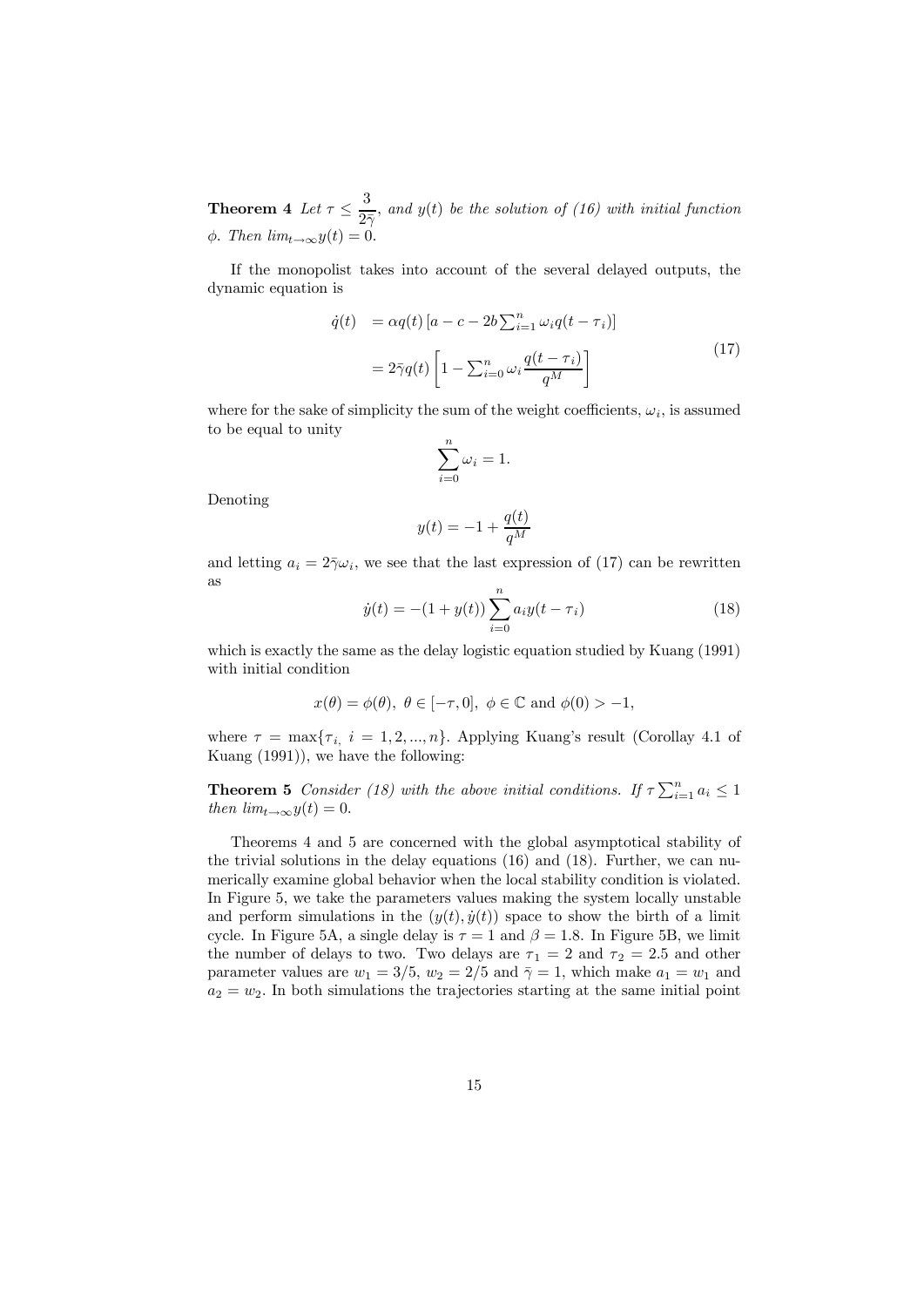$y(0) = 0.05$  converge to limit cycles.



Figure 5. Birth of a limit cycle

The gradient dynamics with continuously distributed time lag is given by

$$
\begin{cases}\n\dot{q}(t) = \alpha q(t) \left[ a - c - 2b q^{\varepsilon}(t) \right] \\
\frac{t}{q^{\varepsilon}(t)} = \int_{0}^{t} w(t - s, \tau, m) q(s) ds\n\end{cases}
$$
\n(19)

where the weighting function is assumed to be the same as it was specified in the previous section. To examine local dynamics of this system in a neighborhood of the equilibrium point  $q(t) = q^M$ , we need to consider the linearized version where  $x(t) = q(t) - q^M$ ,

$$
\begin{cases}\n\dot{x}(t) = -\bar{\gamma}x^{\varepsilon}(t), \\
\dot{x} \in (t) = \int_{0}^{t} w(t - s, \tau, m)x(s)ds.\n\end{cases}
$$

which has exactly the same form as the linear system if  $\gamma$  is replaced by  $\bar{\gamma}$ (=  $\gamma q^M$ ). It then follows that the characteristic equations becomes

$$
\lambda \left( 1 + \frac{\lambda \tau}{\ell} \right)^{m+1} + \bar{\gamma} = 0.
$$

When  $m = 0$ , the delay is harmless and the equilibrium point is locally asymptotically stable for any  $\tau > 0$ . When  $m = 1$ , it can be shown by applying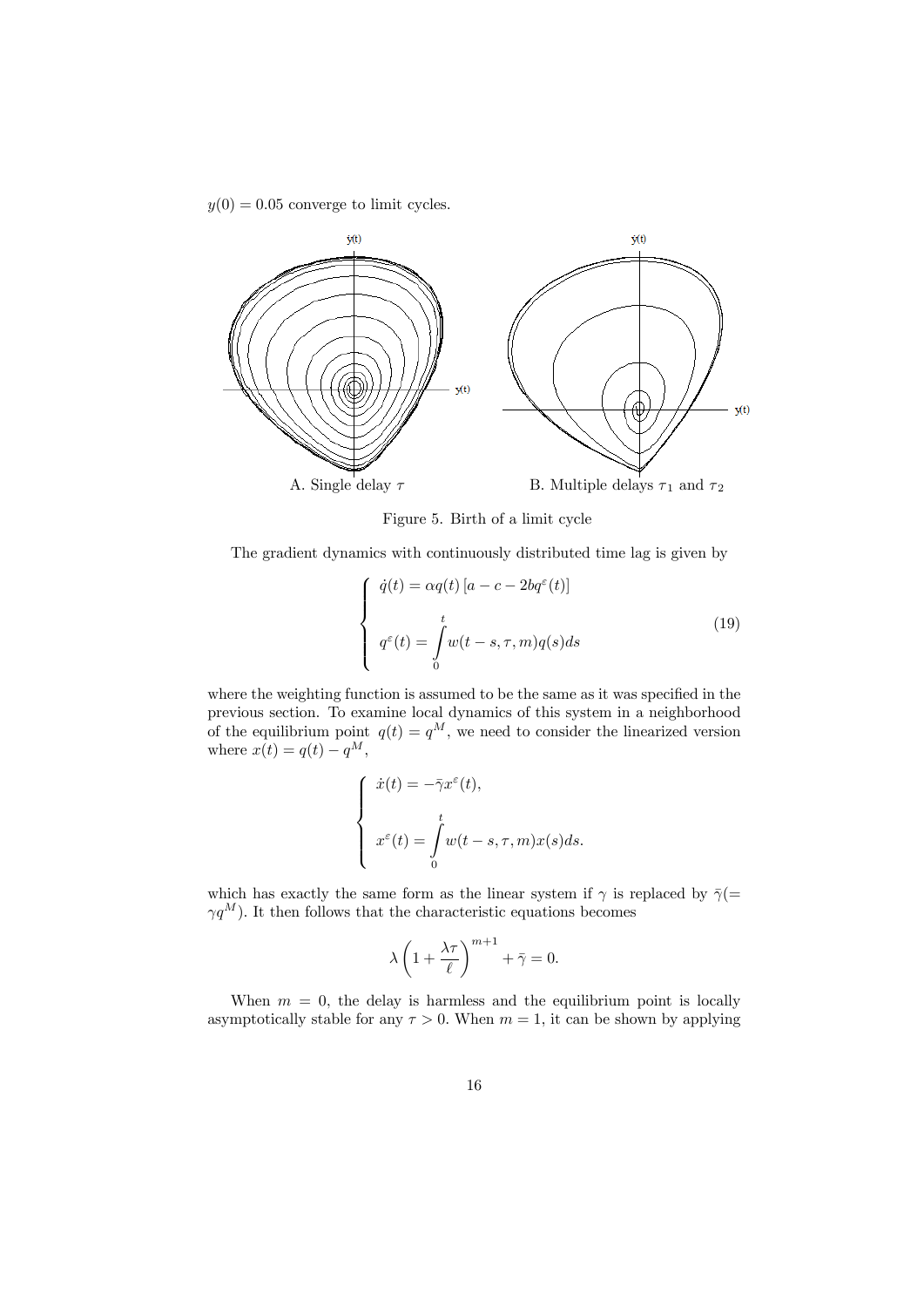$(12)$  that the parameters  $a_i$  of the corresponding characteristic equation satisfies the local stability condition  $a_1a_2 - a_0a_3 > 0$  or

$$
\tau < \frac{2}{\bar{\gamma}}.
$$

We will show the possibility of the birth of limit cycles when loss of stability occurs. According to the Hopf bifurcation theorem, we have to show that the following two conditions are satisfied: (1) the characteristic equation of the dynamic system has a pair of pure imaginary roots and no other roots with zero real parts; (2) the real parts of these roots vary with a bifurcation parameter.

The  $D_2^1 = a_1 a_2 - a_0 a_3 = 0$  line divides the parameter space into stable and unstable parts. Substituting  $a_3 = a_1 a_2/a_0$  into the characteristic equation and factoring it yield

$$
(a_1 + a_0 \lambda)(a_2 + a_0 \lambda^2) = 0.
$$

We have therefore three characteristic roots: two are purely imaginary and one is real and negative,

$$
\lambda_{1,2} = \pm \sqrt{-\frac{a_2}{a_0}} = \pm i \frac{1}{\tau}
$$
 and  $\lambda_3 = -\frac{a_1}{a_0} = -\frac{2}{\tau} < 0$ .

The first condition of the Hopf theorem is satisfied. Next we select the delay  $\tau$  as the bifurcation parameter and consider the roots of the characteristic equation as continuous function:

$$
\tau^2 \lambda(\tau)^3 + 2\tau \lambda(\tau)^2 + \lambda(\tau) + \bar{\gamma} = 0
$$

Differentiating it with respect to  $\tau$  gives

$$
\frac{d\lambda}{d\tau} = -\frac{2\tau\lambda^3 + 2\lambda^2}{3\tau^2\lambda^2 + 4\tau\lambda + 1}.
$$

Substituting  $\lambda = i/\tau$ , rationalizing the right hand side and noticing that the terms with  $\lambda$  and  $\lambda^3$  are imaginary and the constant and  $\lambda^2$  are real yield the following form of the real part of the derivative of  $\lambda$  with respect to  $\tau$ 

$$
\text{Re} \left[ \frac{d \lambda}{d \tau}_{|\lambda = \frac{i}{\tau}} \right] = \frac{1}{5 \tau^2} > 0
$$

which indicates that the second condition is also satisfied. Figure 6 illustrates the birth of a limit cycle.<sup>5</sup> We then summarize this result as follows:

$$
\label{eq:q} \left\{ \begin{array}{l} \dot{q}(t)=-\bar{\gamma}q^e(t),\\ \dot{q}^e(t)=\frac{1}{\tau}(x(t)-q^e(t)),\\ \dot{x}(t)=\frac{1}{\tau}(q(t)-q^e(t)), \end{array} \right.
$$

<sup>&</sup>lt;sup>5</sup>The parameters are specified as  $a = 5$ ,  $b = 1$ ,  $c = 1$  and  $\tau = 0.8$ . The initian values of all variables are the same,  $q^M - 0.1$ . The dynamic system is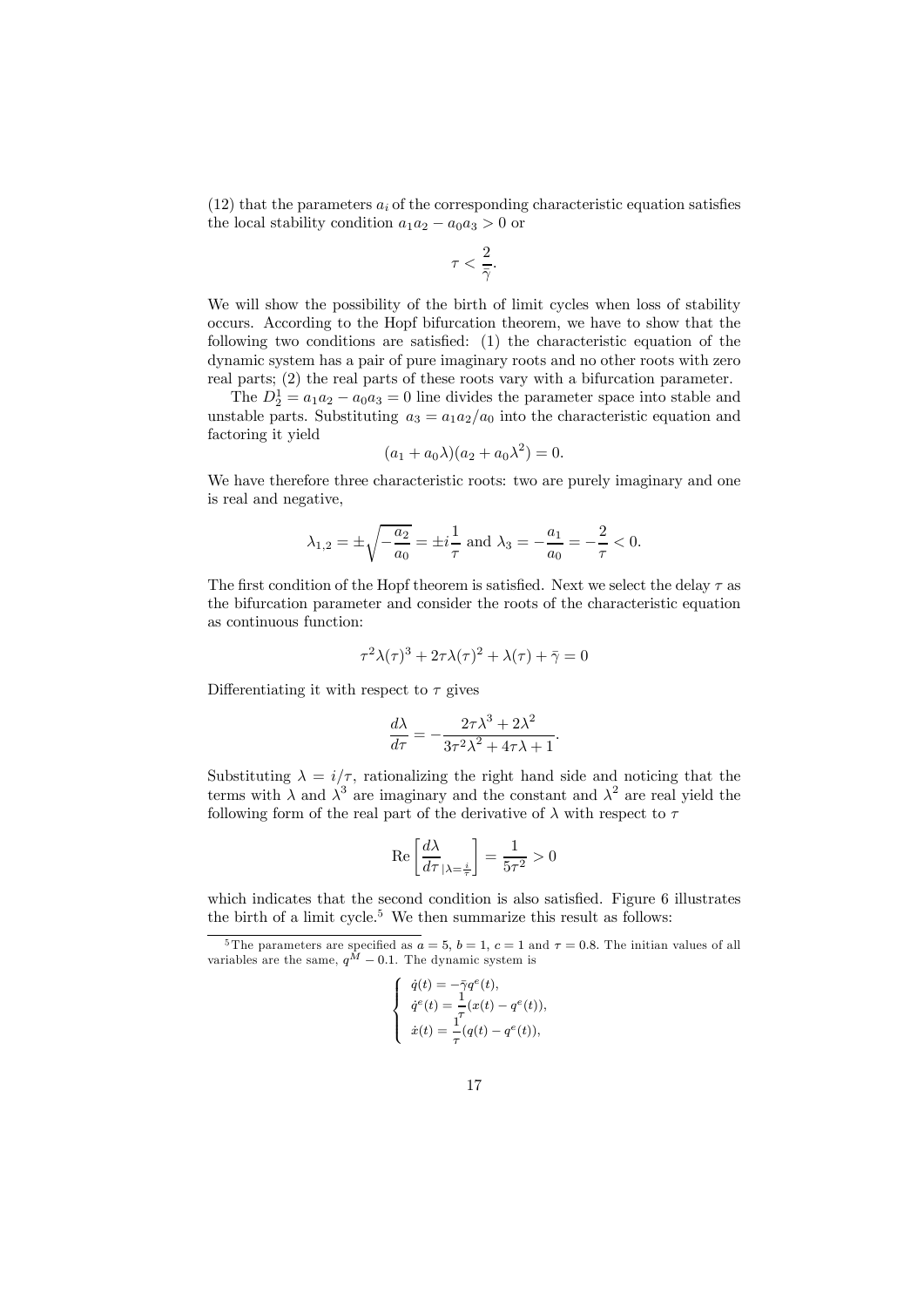Theorem 6 The monopolistic equilibrium point of the continuously distributed delay system (19) with  $m = 1$  is destabilized through a Hopf bifurcation when the delay  $\tau$  crosses the critical value



Figure 6. Birth of a limit cycle when  $m = 1$ 

In the same way, we can show the existence of a limit cycle when  $m = 2$ . In particular, (13) implies that  $\bar{\tau}_2^* = 16/(9\bar{\gamma})$  is the threshold value of the delay and from (Case 3), the curve of  $a_1a_2a_3 - (a_0a_3^2 + a_1^2a_4) = 0$  is the partition curve between the stable and unstable regions. Solving the partition curve for  $a_4$ , substituting it into the characteristic equation and factoring the resultant equation yield

$$
(a_3 + a_1\lambda^2)(a_1a_2 - a_0a_3 + a_1^2\lambda + a_0a_1\lambda^2) = 0.
$$

Two of the characteristic roots are purely imaginary,

$$
\lambda_{1,2} = \pm \sqrt{-\frac{a_3}{a_1}} = \pm i \frac{2}{\tau \sqrt{3}}
$$

and the other two roots are the solutions of the quadratic equation  $(a_1a_2$  $a_0a_3$ ) +  $a_1^2\lambda + a_0a_1\lambda^2 = 0$  and have negative real parts, since all coefficients are

where

$$
q^{e}(t) = \int_{0}^{t} \left(\frac{1}{\tau}\right)^{2} (t-s)e^{-\frac{t-s}{\tau}} q(s)ds
$$

$$
x(t) = \int_{0}^{t} \frac{1}{\tau} e^{-\frac{t-s}{\tau}} q(s)ds.
$$

and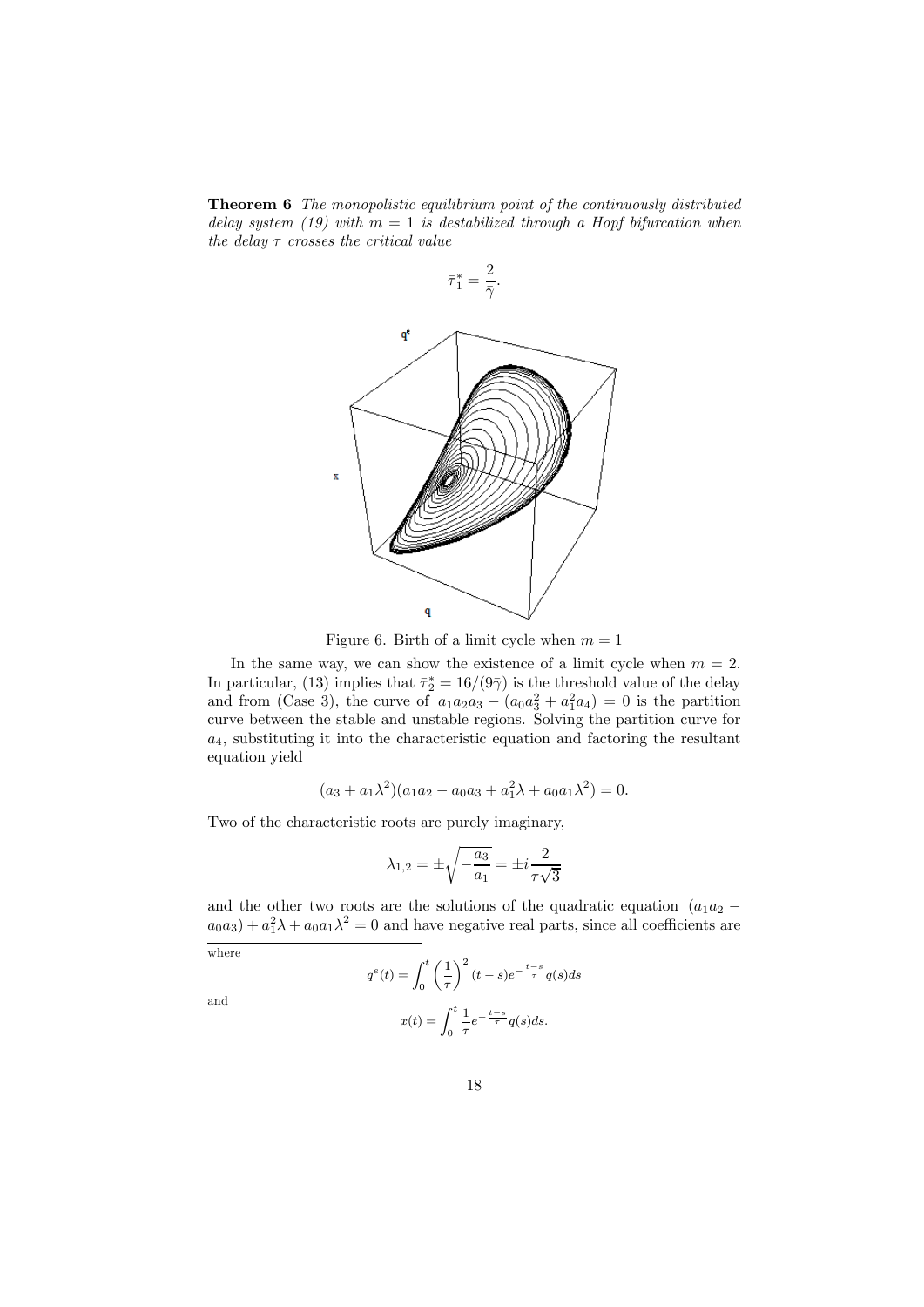positive. Differentiating the characteristic equation with respect to  $\tau$  gives

$$
\frac{d\lambda}{d\tau} = -\frac{3\tau^2\lambda^4 + 12\tau\lambda^3 + 12\lambda^2}{4\tau^3\lambda^3 + 18\tau^2\lambda^2 + 24\tau\lambda + 8}.
$$

Substituting  $\lambda = i \frac{2}{\tau \sqrt{3}}$  and taking the real part, we have

$$
\operatorname{Re}\left[\frac{d\lambda}{d\tau}\Big|_{\lambda=i\frac{2}{\tau\sqrt{3}}}\right] = \frac{60}{439\tau^2} > 0.
$$

Theorem 7 The monopolistic equilibrium point of the continuously distributed delay system (19) with  $m = 2$  is destabilized through a Hopf bifurcation when the delay  $\tau$  crosses the critical value

$$
\bar{\tau}_2^* = \frac{16}{9\bar{\gamma}}.
$$

## 4 Concluding Remarks

This paper presents a delay monopoly model with linear price and cost function and examines its stability when dynamics is driven by the gradient process. The paper is divided into two parts and systems dynamics are compared with fixed and continuously distributed time delays in both parts. In the first part, we assume constant speed of adjustment and detect the threshold value of delay at which stability switch occurs. The monopoly with the single fixed delay has the minimum stable region while the continuously distributed delay becomes harmless when its weights are declining with the most weight given to the most current output. The stability region under the continuously distributed time delay converges to the stability region under the single fixed time delay as the weight function is approaching the Dirac delta function. It is confirmed that the stability region becomes complex when there are two fixed time delays. In the second part, we assume output-dependent speed of adjustment. This replacement of the adjustment speed makes the dynamic system nonlinear(i.e., a logistic equation). Local and global stability conditions are derived. Furthermore, the possibility of the birth of limit cycles is demonstrated when local stability is violated.